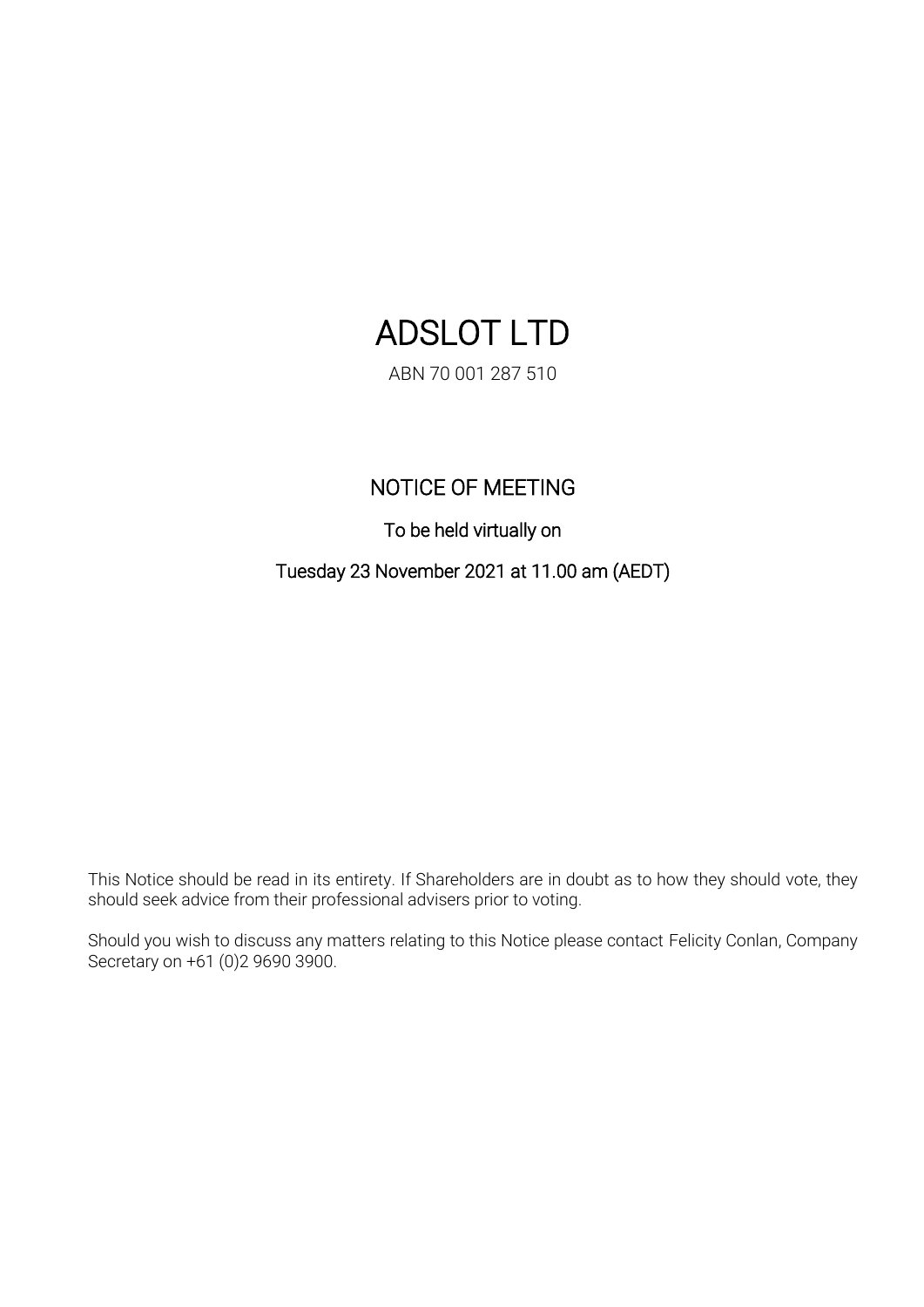# ADSLOT LTD

## ABN 70 001 287 510

## NOTICE OF ANNUAL GENERAL MEETING Tuesday 23 November 2021

Notice is given that the Annual General Meeting of the Shareholders of Adslot Ltd ('Company' or 'Adslot') will be held virtually on Tuesday 23 November 2021 at 11.00 am (AEDT). As at the date of this Notice, the ongoing Coronavirus pandemic has resulted in the Australian federal and state governments implementing restrictions in relation to travel, public gatherings and social distancing.

Due to these restrictions and ongoing uncertainty as to when the restrictions will be lifted, the annual general meeting will be held as a virtual only meeting for shareholder attendance.

The annual general meeting will be hosted on the Lumi platform using the following link:

[web.lumiagm.com/340830861](http://web.lumiagm.com/340830861)

Shareholders and proxy holders who have not yet voted will be able to vote at the virtual meeting by:

- visiting the above link on a smartphone, tablet or computer (using the latest version of Chrome, Safari, Edge or Firefox); and
- using unique meeting ID: 340-830-861

For full details on how to log on and vote online, please refer to the user guide found at: [www.computershare.com.au/onlinevotingguide](http://www.computershare.com.au/onlinevotingguide)

As always, the Company encourages Shareholders to submit their votes by proxy in advance of the annual general meeting, by the proxy voting cut-off time of 11:00 am on 21 November 2021.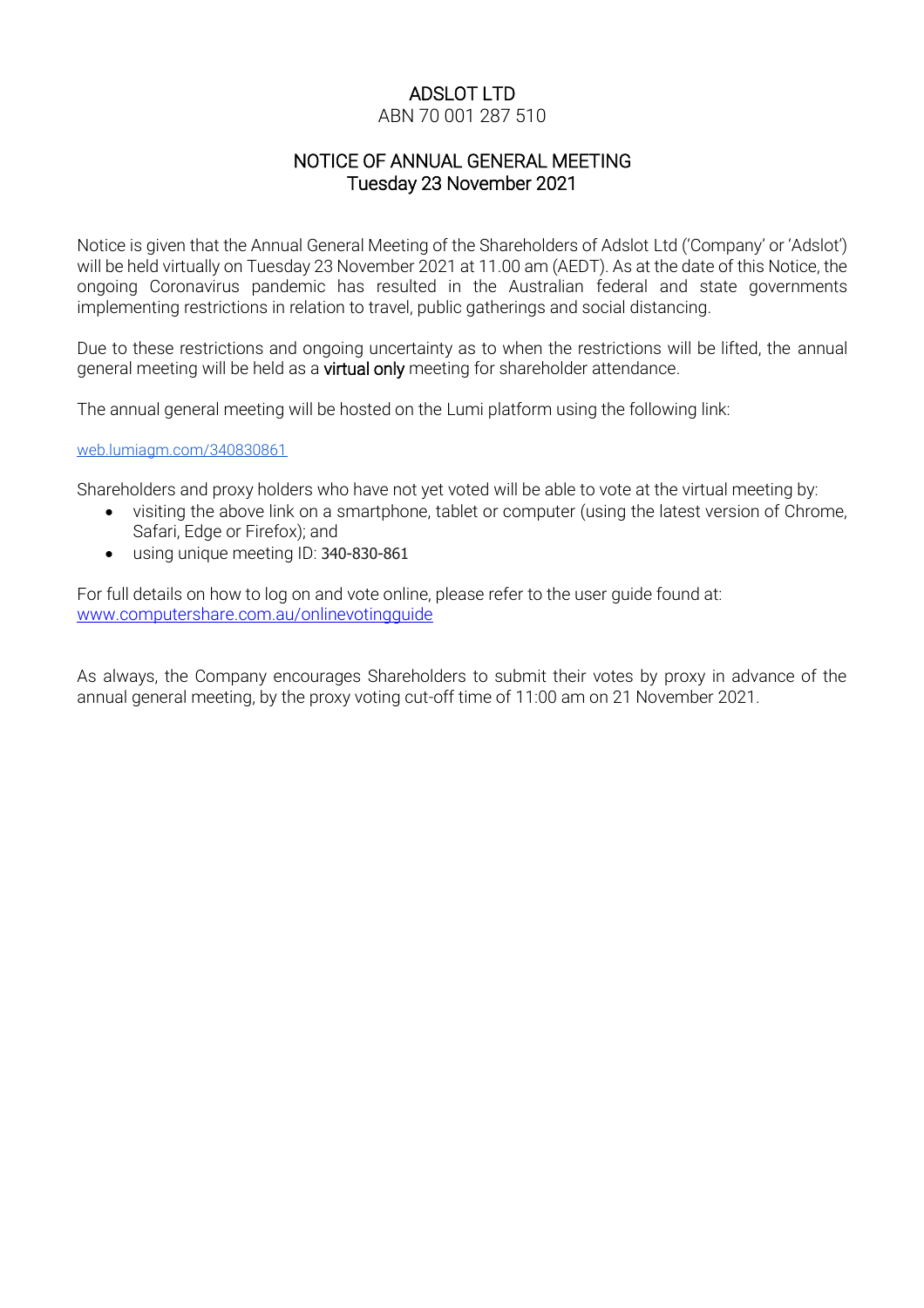#### Ordinary Business

## 1. Financial statements and reports

To receive and consider the Directors' Report, Financial Report and Auditor's Report for the financial year ended 30 June 2021.

## 2. Remuneration Report (Resolution 1)

To consider and, if thought fit, pass the following resolution as an **advisory resolution**:

*"That, for the purposes of Section 250R(2) of the Corporations Act and for all other purposes, the Remuneration Report as set out in the Annual Report of the Company for the financial year ended 30 June 2021 be adopted."*

*Note: The vote on this Resolution is advisory only and does not bind the Company or its directors.*

## 3. Re-election of Mr Andrew Barlow as a Director (Resolution 2)

To consider and, if thought fit, pass the following resolution as an **ordinary resolution**:

*"That Mr Andrew Barlow, a director retiring by rotation in accordance with clause 58.1 of the Company's constitution, and being eligible, and offering himself for re-election, be re-elected as a director of the Company."*

#### 4. Re-election of Mr Adrian Giles as a Director (Resolution 3)

To consider and, if thought fit, pass the following resolution as an ordinary resolution:

*"That Mr Adrian Giles, a director retiring by rotation in accordance with clause 58.1 of the Company's constitution, and being eligible, and offering himself for re-election, be re-elected as a director of the Company."*

## 5. Re-election of Mr Tom Triscari as a Director (Resolution 4)

To consider and, if thought fit, pass the following resolution as an **ordinary resolution**:

*"That Mr Tom Triscari, a director appointed during the year in accordance with clause 57.1 of the Company's constitution, and being eligible, and offering himself for re-election, be re-elected as a director of the Company."*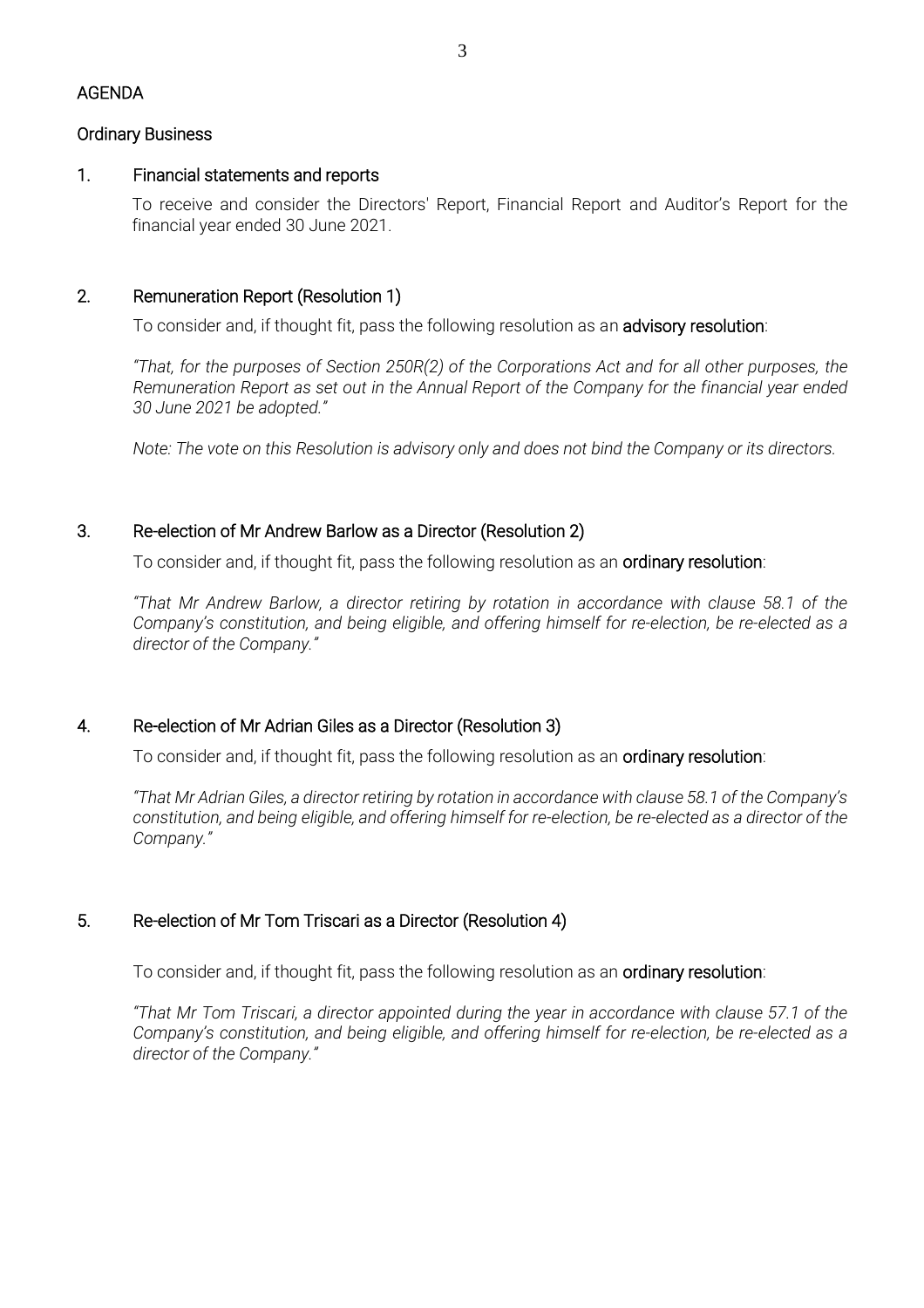#### Special Business

## 6. Increase the non-executive directors' fee cap (Resolution 5)

To consider and, if thought fit, pass the following resolution as an ordinary resolution:

*"That, for the purposes of ASX Listing Rule 10.17, the maximum aggregate amount of annual fees able to be paid to the Company's non-executive directors as a whole be increased by \$250,000 from \$350,000 to a maximum of \$600,000 per annum."*

## 7. Grant of Options to Director – Andrew Dyer (Resolution 6)

To consider and, if thought fit, to pass the following resolution as an ordinary resolution:

*"That for the purposes of ASX Listing Rule 10.11 and for all other purposes, approval is given for the Company to issue 2,500,000 Options to Mr Andrew Dyer, a director, (or his nominee) on the terms and conditions set out in the Explanatory Statement."* 

## 8. Approval of 10% placement facility (Resolution 7)

To consider and, if thought fit, pass the following resolution as a special resolution:

*"That for the purposes of Listing Rule 7.1A and for all other purposes, Shareholders approve the issue of Equity Securities totaling up to 10% of the issued capital of the Company (at the time of the issue) calculated in accordance with the formula prescribed in Listing Rule 7.1A.2 and on the terms and conditions set out in the Explanatory Statement."*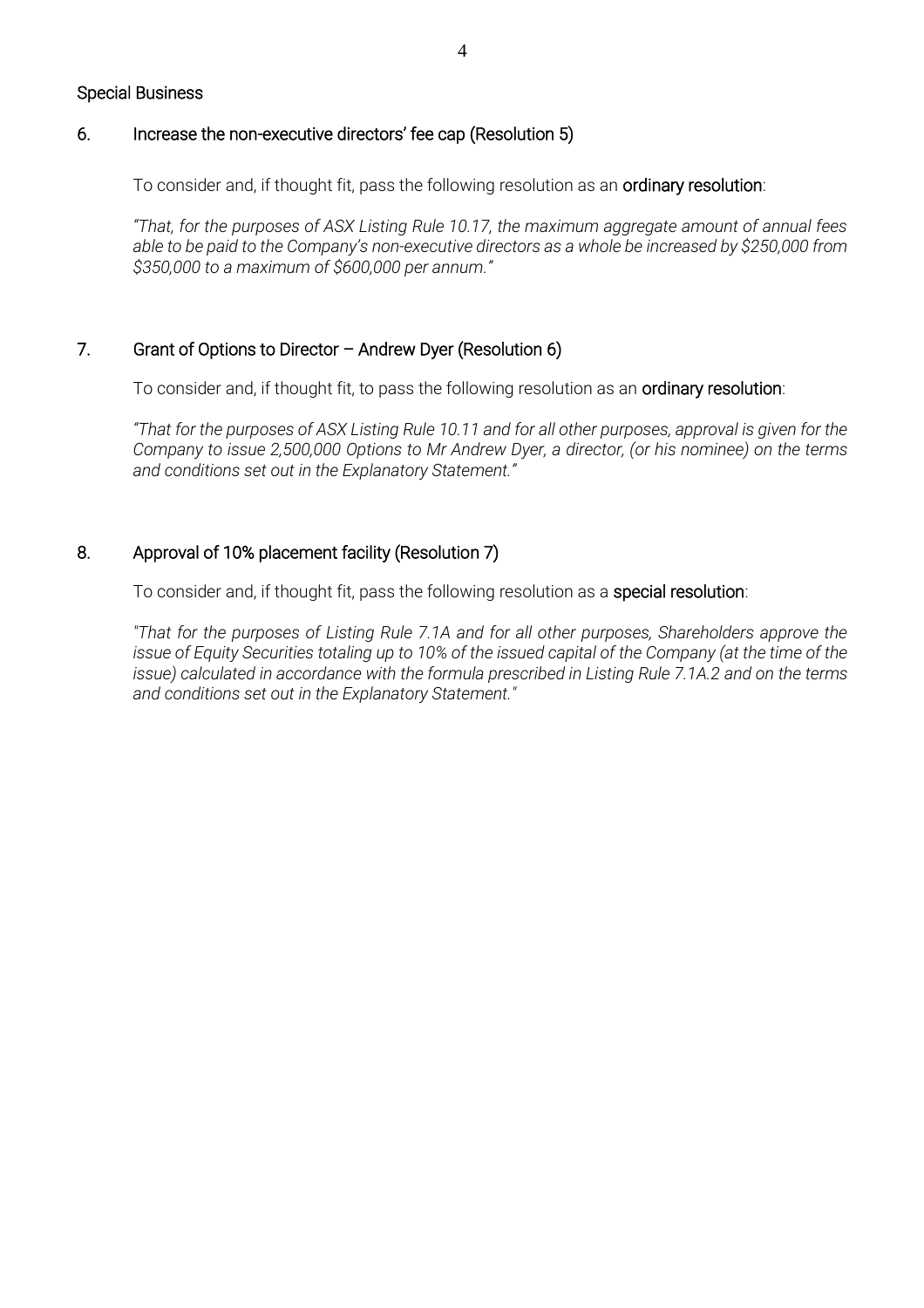## HOW TO VOTE

To vote on the Resolutions, Shareholders will need to follow these steps:

EITHER: Complete the Proxy Form and return it online or by facsimile, mail or hand delivery (to be received no later than 11.00 am (AEDT) on 21 November 2021) to the following email address, office or facsimile number:

Computershare Investor Services Pty Limited:

Online at: www.investorvote.com.au By Mail: GPO Box 242, Melbourne VIC 3001 By delivery: Yarra Falls, 452 Johnston Street, Abbotsford, Victoria By facsimile: 1800 783 447 (within Australia) or +61 3 9473 2555 (outside Australia)

OR Attend the Virtual Meeting.

Custodian voting: For Intermediary Online subscribers only (custodians) please visit www.intermediaryonline.com to submit your voting intentions.

## **OUERIES**

If you have any queries about the Meeting, the financial statements to be put to the Meeting or the Resolutions being considered, please contact the Company Secretary, Ms Felicity Conlan, on (+61 2) 9690 3900.

## PROXY NOTES

- A member entitled to attend and vote at the Meeting has a right to appoint a proxy.
- The proxy need not be a member of the Company.
- A member who is entitled to cast two or more votes may appoint up to two proxies and, in the case of such an appointment, may specify the proportion or number of votes each proxy is appointed to exercise.
- If a member appoints two proxies and the appointment does not specify the proportion or number of the member's votes which each proxy may exercise, each proxy may exercise half of the votes.
- The Proxy Form included with this Notice must be signed by the member or the member's attorney. Proxies given by corporations must be signed under the hand of its duly authorised officer(s) or by attorney.
- To be valid, the form appointing the proxy and the power of attorney or other authority (if any) under which it is signed (or a certified copy of it) must be lodged with the Share Registry - Computershare Investor Services Pty Limited at Yarra Falls, 452 Johnston Street, Abbotsford, Victoria 3067, or GPO Box 242, Melbourne VIC 3001, using the reply paid envelope supplied, or by facsimile to 1800 783 447 (within Australia) or +61 3 9473 2555 (outside Australia) or online at www.investorvote.com.au as soon as possible, and in any event not later than 11 am on 21 November 2021.
- Shareholders should refer to the Explanatory Statement, which accompanies and forms part of this Notice, for information regarding each Resolution.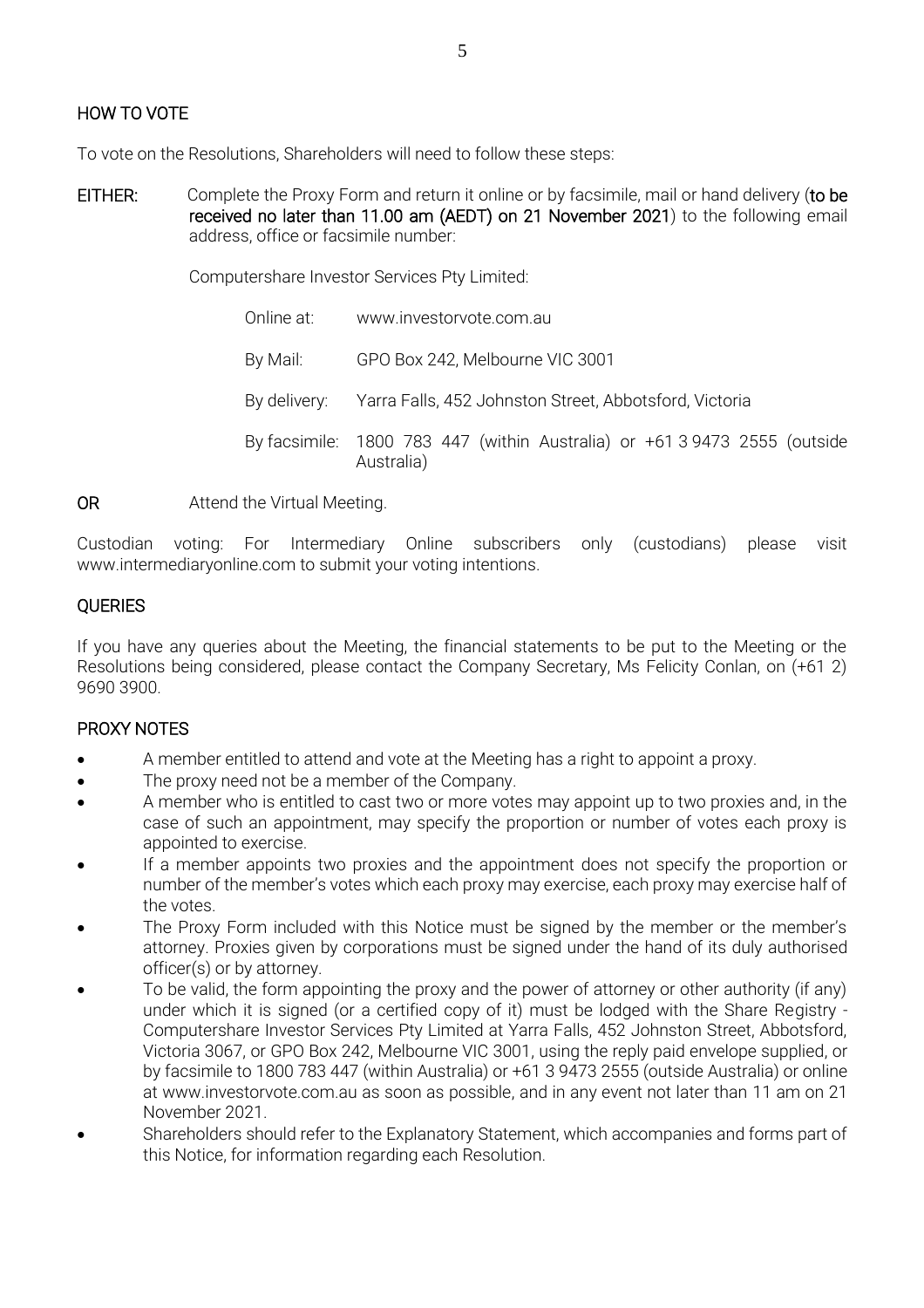## DIRECTED AND UNDIRECTED PROXIES

- A proxy may decide whether to vote on any Resolution, except where the proxy is required by law or the Company's constitution to vote, or abstain from voting, in their capacity as proxy. If a proxy is directed how to vote on an item of business, the proxy may vote on that item only in accordance with that direction. If a proxy is not directed how to vote on an item of business, the proxy may vote as he or she thinks fit (other than as noted below).
- If you choose to appoint a proxy, the Board encourages you to direct your proxy how to vote on each Resolution by marking either "For", "Against" or "Abstain" for this item of business on the Proxy Form.
- If you sign the enclosed Proxy Form and do not specify an individual or body corporate as your proxy, you will be deemed to have appointed the Chair as your proxy.
- If the Chair is appointed as your proxy and you have not directed the Chair how to vote, you will be taken to have expressly authorised the Chair to cast your votes in favour of every Resolution (which the Chair intends to do), even if the resolution is connected directly or indirectly with the remuneration of a member of the Key Management Personnel.
- If you appoint as your proxy any other director of the Company, any other of the Company's Key Management Personnel or any of their closely related parties, they will vote undirected proxies in favour of all of the proposed Resolutions except any Resolution that is connected directly or indirectly with the remuneration of a member of the Key Management Personnel. Those persons will not cast any votes in respect of any Resolution that is connected directly or indirectly with the remuneration of a member of the Key Management Personnel, where those votes arise from undirected proxies they hold.
- The "Key Management Personnel" of the Company for the financial year ended 30 June 2021 are identified in the Remuneration Report, which forms part of the Company's 2021 Annual Report. The "closely related parties" of the Company's Key Management Personnel are defined in the Corporations Act, and include certain of their family members, dependents and companies they control.

## DETERMINATION OF VOTING ENTITLEMENTS

In accordance with regulation 7.11.37 of the *Corporations Regulations 2001* (Cth), for the purposes of the Meeting, only persons holding Shares at 7.00 pm (AEDT) on 21 November 2021 will be treated as Shareholders. This means that only those persons who are the registered holders of Shares at that time will be entitled to attend and vote at the Meeting.

## REQUIRED VOTING MAJORITIES

All Resolutions (other than Resolutions 1 and 7) are proposed as ordinary resolutions. Accordingly, the passage of each Resolution (other than Resolutions 1 and 7) requires approval by a simple majority of the votes cast by members present and voting at the Meeting, whether in person or by proxy.

Resolution 1 is proposed as a non-binding, advisory resolution.

Resolution 7 is proposed as a special resolution. Accordingly, the passage of the Resolution requires approval of not less than 75% of the votes cast by members present and entitled to vote at the Meeting, whether in person or by proxy.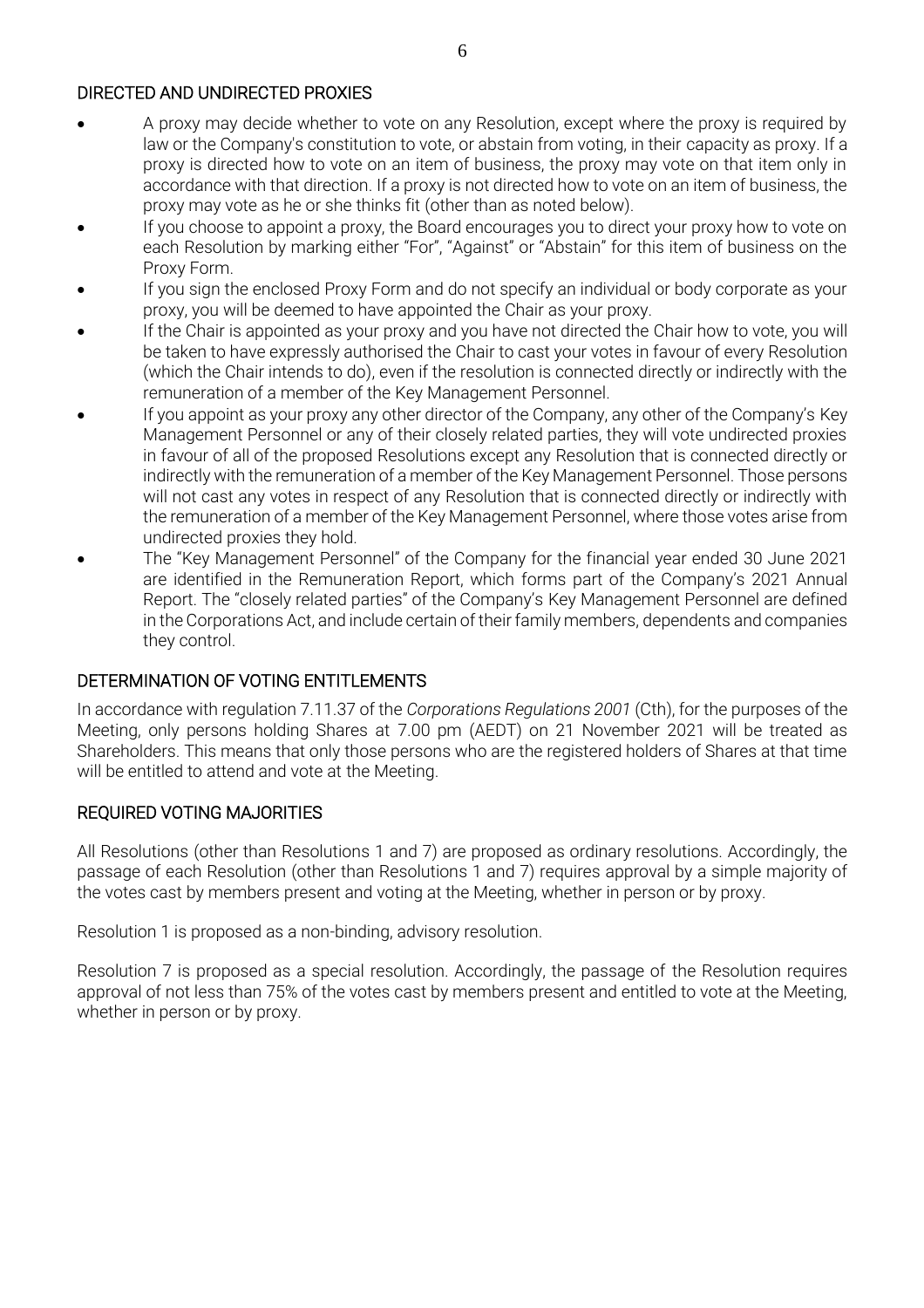## VOTING EXCLUSION STATEMENTS

## Resolution 1

A vote on Resolution 1 must not be cast (in any capacity) by or on behalf of either of the following persons:

- (a) a member of the Key Management Personnel, details of whose remuneration are included in the Remuneration Report; or
- (b) a closely related party (such as close family members and any controlled companies) of a member of the Key Management Personnel.

However, a person (the voter) described above may cast a vote on Resolution 1 as a proxy for a person who is entitled to vote and either:

- (a) the proxy appointment is in writing and specifies how the proxy is to vote; or
- $(b)$  the vote is cast by the Chair and the appointment of the Chair as proxy does not specify the way the proxy is to vote on Resolution 1 and expressly authorises the Chair to exercise the proxy even though Resolution 1 is connected directly or indirectly with the remuneration of a member of the Key Management Personnel.

#### Resolution 5

The Company will disregard any votes cast on Resolution 5:

- (a) by or on behalf of a director or their associates (as defined in the ASX Listing Rules); or
- **(b)** as a proxy by a member of the Key Management Personnel and any of their closely related parties.

However, the Company need not disregard a vote if it is cast by:

- (a) a person as a proxy or attorney for a person who is entitled to vote on the Resolution, in accordance with the directions given to the proxy or attorney to vote on Resolution 5 in that way; or
- (a) the Chair as proxy or attorney for a person who is entitled to vote, in accordance with a direction given to the Chair to vote on Resolution 5 as the Chair decides, and the appointment of the Chair expressly authorises the Chair to exercise the proxy or attorney even though the Resolution is connected directly or indirectly with the remuneration of a member of the Key Management Personnel; or
- (b) a holder acting solely in a nominee, trustee, custodial or other fiduciary capacity on behalf of a beneficiary provided the following conditions are met:
	- (i) the beneficiary provides written confirmation to the holder that the beneficiary is not excluded from voting, and is not an associate of a person excluded from voting, on the applicable Resolution; and
	- (ii) the holder votes on the Resolution 5 in accordance with directions given by the beneficiary to the holder to vote in that way.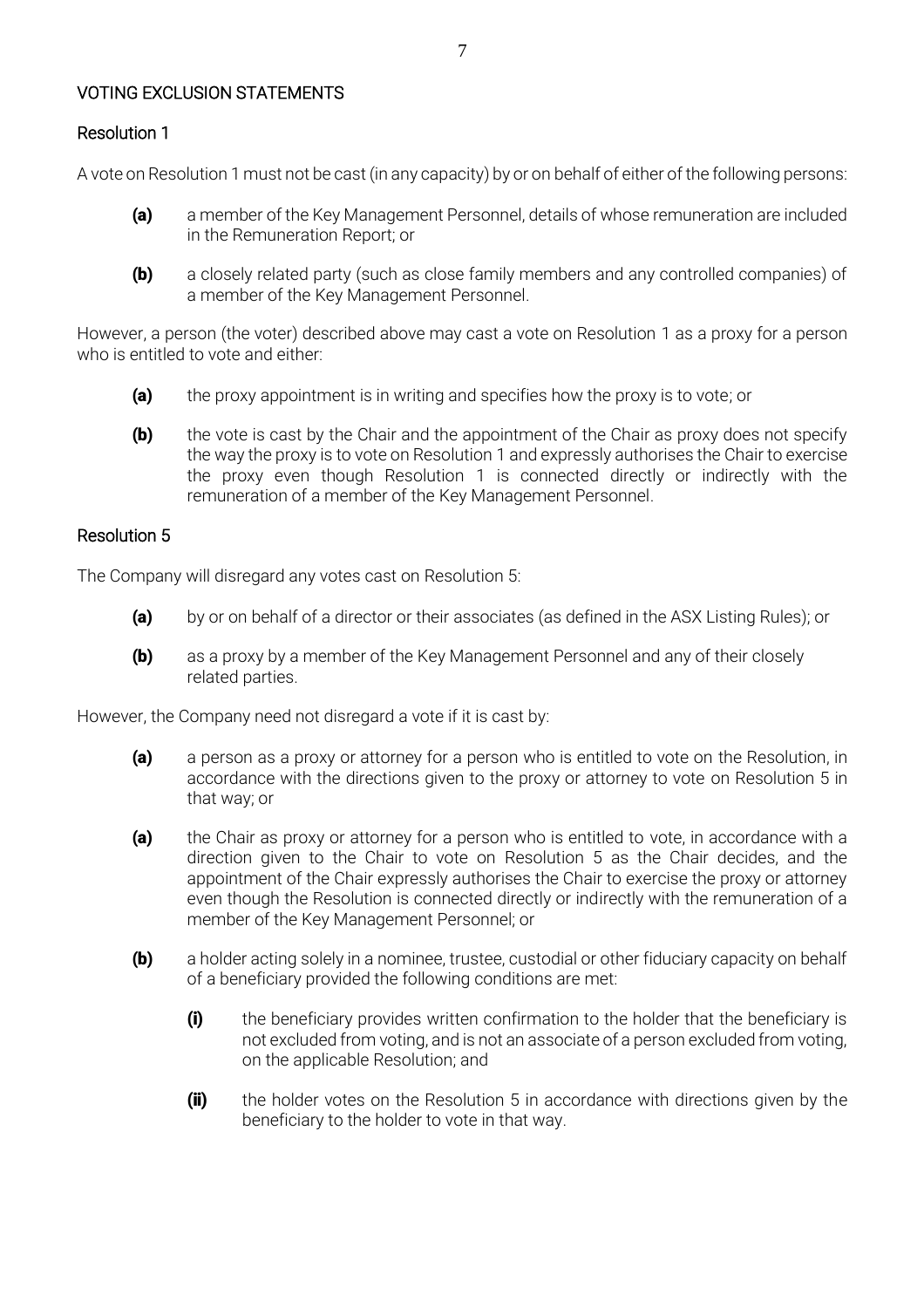#### Resolution 6

The Company will disregard any votes cast on Resolution 6:

- (a) by or on behalf of the Director who is to receive Options under this Resolution, and any of his associates; or
- (b) as a proxy by a member of the Key Management Personnel and any of their closely related parties.

However, the Company need not disregard a vote if it is cast by:

- (c) a person as a proxy or attorney for a person who is entitled to vote on the Resolution, in accordance with the directions given to the proxy or attorney to vote on Resolution 6 in that way; or
- (d) the Chair as proxy or attorney for a person who is entitled to vote, in accordance with a direction given to the Chair to vote on Resolution 6 as the Chair decides, and the appointment of the Chair expressly authorises the Chair to exercise the proxy or attorney even though the Resolution is connected directly or indirectly with the remuneration of a member of the Key Management Personnel; or
- (e) a holder acting solely in a nominee, trustee, custodial or other fiduciary capacity on behalf of a beneficiary provided the following conditions are met:
	- (i) the beneficiary provides written confirmation to the holder that the beneficiary is not excluded from voting, and is not an associate of a person excluded from voting, on the applicable Resolution; and
	- (ii) the holder votes on the Resolution 6 in accordance with directions given by the beneficiary to the holder to vote in that way.

Dated: 18 October 2021

By Order of the Board Felicity Conlan Company Secretary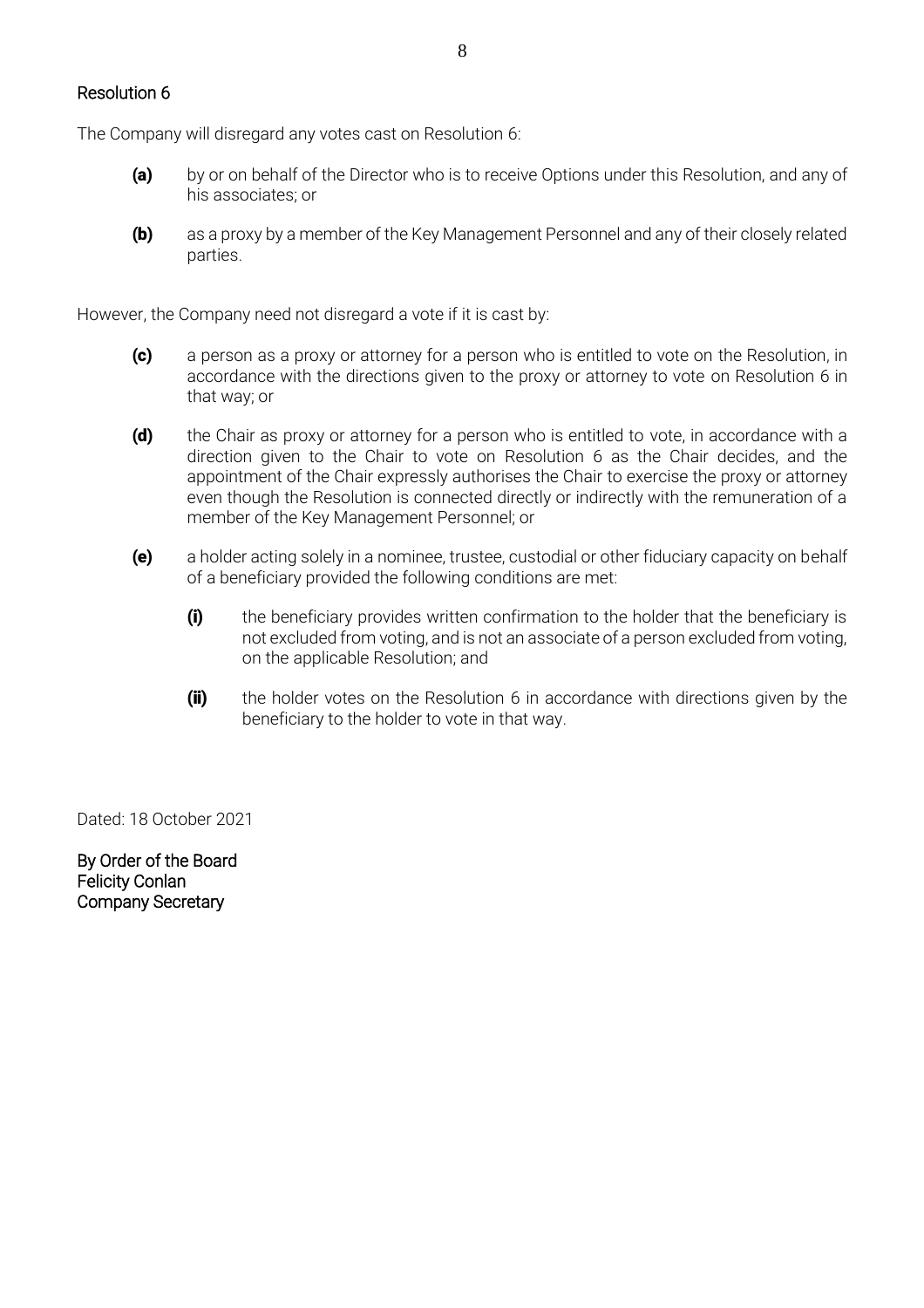ABN 70 001 287 510

## EXPLANATORY STATEMENT

## PURPOSE OF INFORMATION

The purpose of this Explanatory Statement (which is included in and forms part of the Notice dated 18 October 2021) is to provide Shareholders with an explanation of the business and the Resolutions to be proposed and considered at the Annual General Meeting of the Company (Meeting) which is to be held virtually, on Tuesday 23 November 2021 at 11.00 am (AEDT). The information in the Explanatory Statement will also assist Shareholders to determine how they wish to vote on each Resolution.

## FINANCIAL STATEMENTS AND REPORTS

Pursuant to the Corporations Act, the directors of a public company that is required to hold an annual general meeting must table the financial statements and reports of the Company (including the Directors' Report and Auditor's Report) for the previous financial year before the Shareholders at that annual general meeting.

Shareholders have been provided with all relevant information concerning the Company's financial statements, the Directors' Report and Auditor's Report in the Annual Report of the Company for the year ended 30 June 2021. A copy of the Annual Report has been forwarded to each Shareholder (other than those Shareholders who have previously elected not to receive the Annual Report, whether in paper form or electronically). Any Shareholder who has made this election and now wishes to receive a paper or electronic copy of the Annual Report should contact the Company to arrange receipt.

The Annual Report can also be viewed, printed and downloaded from the Company's website www.adslot.com. A copy of the financial statements, the Directors' Report and the Auditor's Report will be tabled at the Meeting.

Shareholders should note that the sole purpose of tabling the financial statements and the reports of the Company at the Meeting is to provide Shareholders with the opportunity to ask questions or discuss matters arising from the financial statements and/or the reports at the Meeting. It is not the purpose of the Meeting that the financial statements or the reports be accepted, rejected or modified in any way. Further, as it is not required by the Corporations Act, no resolution to adopt, receive or consider the Company's financial statements or the reports (other than the Remuneration Report) will be put to the Shareholders at the Meeting.

Shareholders will be given a reasonable opportunity at the Meeting to ask questions and make comments on the financial statements and the reports. The Company's auditor will also be available to receive questions and comments from Shareholders about the preparation and content of the financial statements and the Auditor's report and the conduct of the audit generally.

Further, any Shareholder entitled to cast a vote at the Meeting may submit written questions to the auditor if:

- (a) the question is relevant to:
- (i) the content of the Auditor's Report to be considered at the Meeting; or
- **(ii)** the conduct of the audit of the Financial Report to be considered at the Meeting; and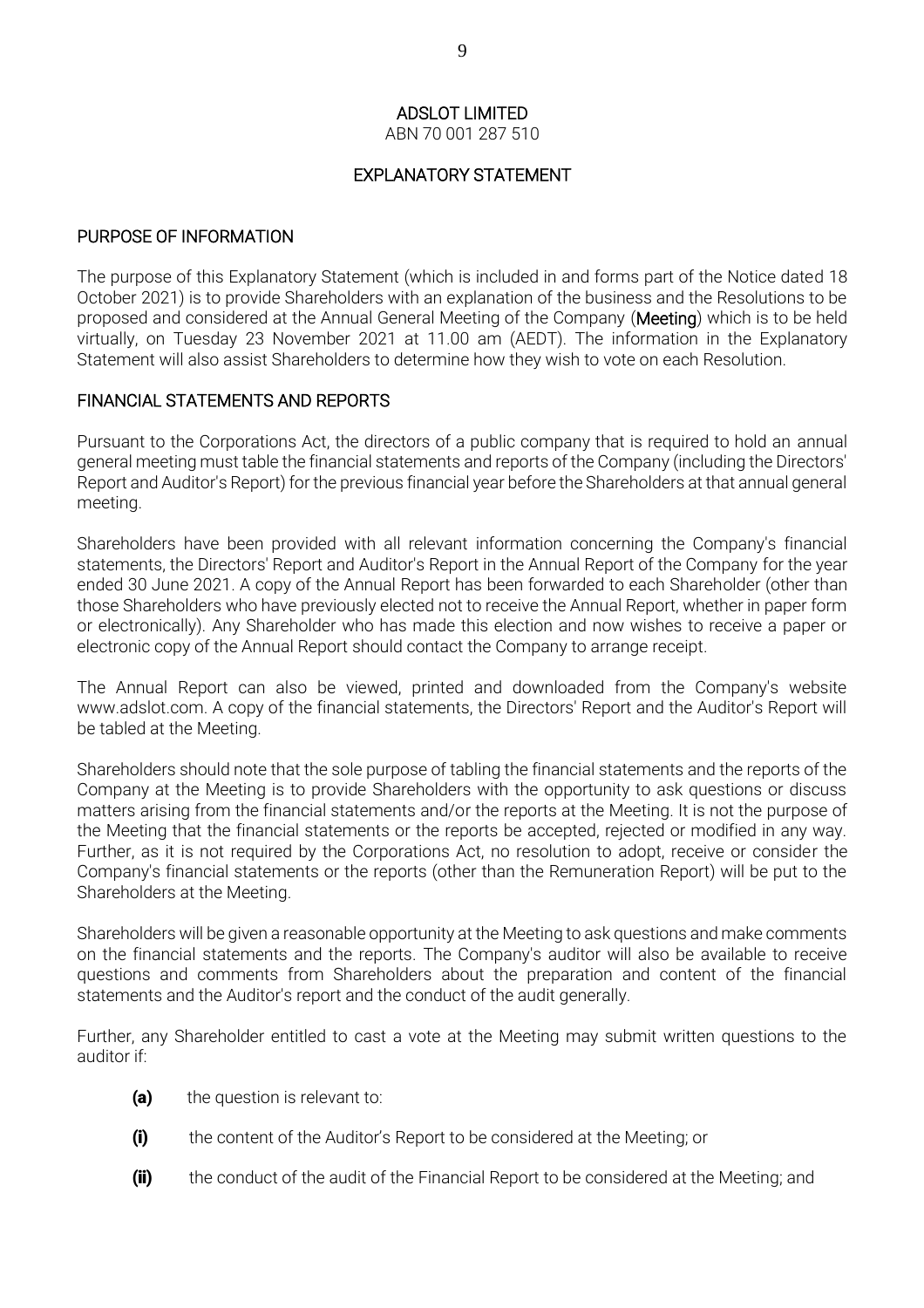(b) the Shareholder gives the question to the Company no later than 5 business days before the day on which the Meeting is to be held.

The auditor will then compile the questions relevant to the content of the Auditor's Report or the conduct of the audit of the Financial Report into a question list. At or before the start of the Meeting, the Company will make the question list reasonably available to the Shareholders attending the Meeting.

## REMUNERATION REPORT (Resolution 1)

The 2021 Annual Report contains the Remuneration Report, which sets out the Company's remuneration philosophy and the policy for remuneration of its officers and senior employees. The Board assesses the appropriateness of the nature and amount of the remuneration of employees on a periodic basis by reference to relevant employment market conditions with the overall objective of ensuring maximum stakeholder benefit by:

- a) Attracting the highest quality employees;
- b) Retaining the best performing employees;
- c) Aligning the employees with shareholder outcomes;
- d) Aligning employee motivation to a cascading set of key performance indicators that drive the most optimal strategic outcomes for the business; and
- e) Ensuring it aligns with the latest industry best practice.

The Corporations Act (section 250R(2)) requires that each listed company put a resolution to its shareholders at its annual general meeting that its remuneration report be adopted. The Corporations Act expressly provides that the vote is advisory only and does not bind the directors or the company.

The Board will consider the vote and comments made by Shareholders on the Remuneration Report at the Meeting when reviewing the Company's remuneration policies. If at least 25% of the votes cast on a Remuneration Report resolution are voted against the adoption of the Remuneration Report, the Company receives a "strike". If 25% or more of votes that are cast are voted against the adoption of the Remuneration Report at two consecutive AGMs, Shareholders will be given the opportunity to vote at the second of those AGMs on a resolution that another meeting be held within 90 days at which all of the Company's directors (other than the Managing Director) must stand for re-election (Spill Resolution). At the Company's 2020 Annual General Meeting, 3.30% of the votes cast by members were against the adoption of the Remuneration Report. Accordingly, a Spill Resolution is not relevant for this Meeting.

Where the Chair has been appointed as proxy, the Chair will be taken to have been expressly authorised to vote (and the Chair will vote) undirected proxies in favour of Resolution 1 (Remuneration Report) even though the resolution is connected directly or indirectly with the remuneration of a member of the Key Management Personnel. However, if another director of the Company or any other of the Company's Key Management Personnel (or any of their closely related parties) is appointed as a proxy, they will not cast any votes in respect of Resolution 1 that arise from any undirected proxies they hold.

If you choose to appoint a proxy, the Board encourages you to direct your proxy how to vote on Resolution 1 by marking either "For", "Against" or "Abstain" for this item of business on the Proxy Form.

Resolution 1 is put to the Shareholders at the Meeting in fulfilment of the obligations of the Company under section 250R(2) of the Corporations Act. Shareholders attending the Meeting will be given a reasonable opportunity to ask questions about, or make comments on, the Remuneration Report.

#### Directors' recommendation and undirected proxies

*Recommendation –*The Board makes no recommendation with respect to voting on Resolution 1.

The Chair intends to vote undirected proxies in favour of Resolution 1.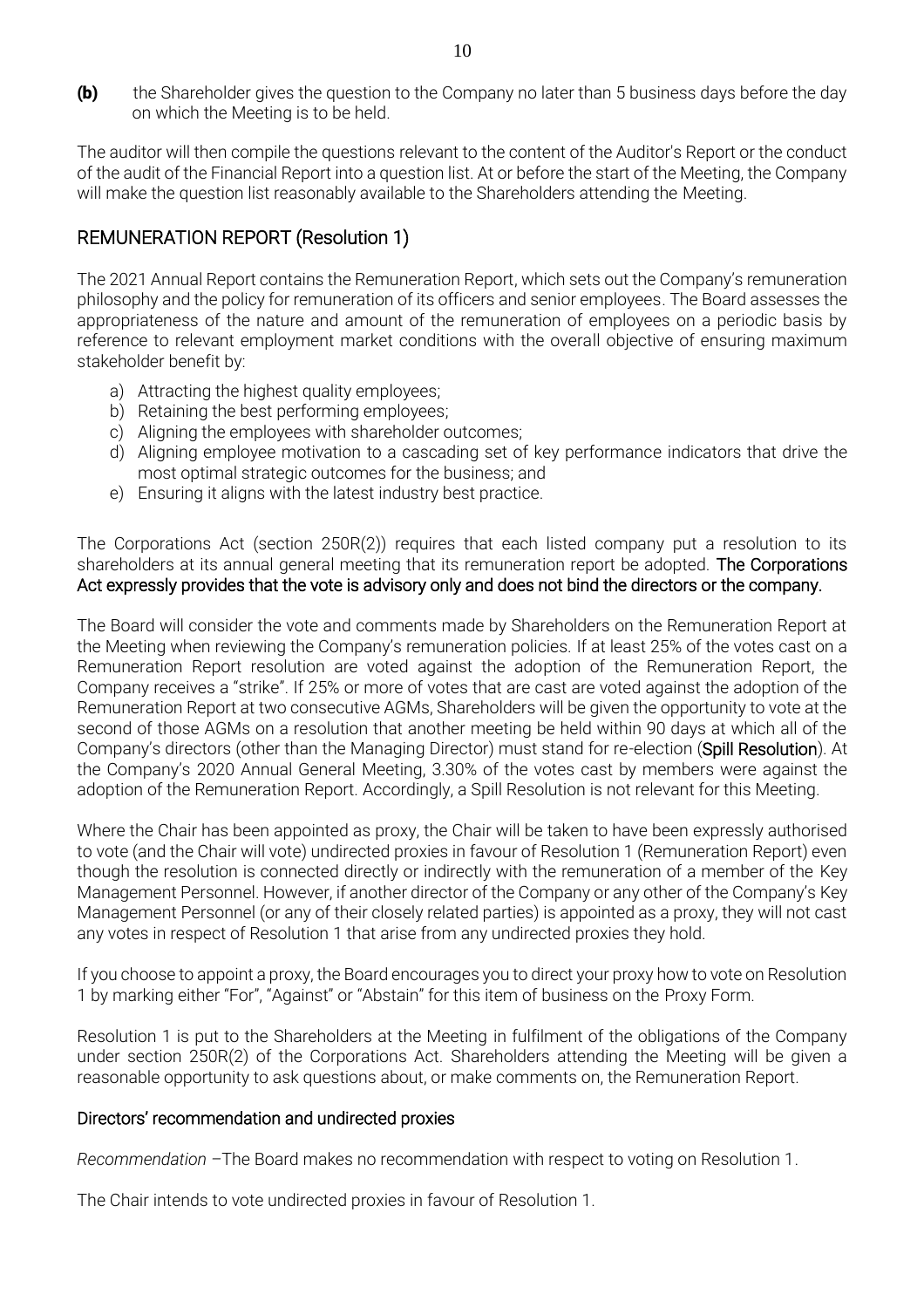## RE-ELECTION OF MR ANDREW BARLOW AND MR ADRIAN GILES AS A DIRECTOR (Resolutions 2 and 3)

Listing Rule 14.4 provides that a director of an entity (other than a managing director) must not hold office (without re-election) past the third AGM following the director's appointment or 3 years, whichever is the longer.

Clause 58.1 of the Company's constitution requires one third of the directors to retire by rotation at each annual general meeting. Accordingly, each of Mr Andrew Barlow and Mr Adrian Giles retires from office and, being eligible, offers themselves for re-election.

If Resolution 2 is not approved, Mr Barlow will not be re-elected as a director of the Company, and the position that he currently holds as a director of the Company will be vacated. If Resolution 2 is approved, Mr Barlow will remain a director until he nominates for re-election, retires or is otherwise removed as a director.

If Resolution 3 is not approved, Mr Giles will not be re-elected as a director of the Company, and the position that he currently holds as a director of the Company will be vacated. If Resolution 3 is approved, Mr Giles will remain a director until he nominates for re-election, retires or is otherwise removed as a director.

## RE-ELECTION OF MR ANDREW BARLOW AS A DIRECTOR (RESOLUTION 2)

#### Biographical details of Mr Andrew Barlow

Andrew Barlow is the Founder and Non-Executive Chairman of Adslot.

An experienced technology entrepreneur, Mr Barlow co-founded online competitive intelligence company, Hitwise, with Adrian Giles in 1997. Hitwise was ranked one of the Top 10 fastest growing companies by Deloitte for five years running, before being sold to Experian Group (LSX.EXPN) in May 2007.

Mr Barlow was also Founder and CEO of Max Super, an online retail superannuation fund sold to Orchard Funds Management in 2007.

Mr Barlow also led the seed investment round in Nitro Software Limited (ASX: NTO) and served as a nonexecutive director and strategic advisor to Nitro (from January 2007 until August 2020).

Mr Barlow is also the Founder of Venturian, a privately-owned venture capital fund with investments in early-stage technology companies with unique IP, highly scalable business models and global market potential, currently focused on emerging fintech and crypto platforms.

Mr Barlow was first appointed as a Non-Executive Director of Adslot on 16 February 2010. During the 2021 financial year, he was Executive Chairman until 28 July 2020, and then Non-Executive Chairman for the remainder of the 2021 financial year. Mr Barlow is also a member of the Remuneration Committee.

#### Directors' recommendation and undirected proxies

*Recommendation –* The Directors (other than Mr Barlow) recommend that Shareholders vote in favor of Resolution 2.

The Chair intends to vote undirected proxies in favour of Resolution 2.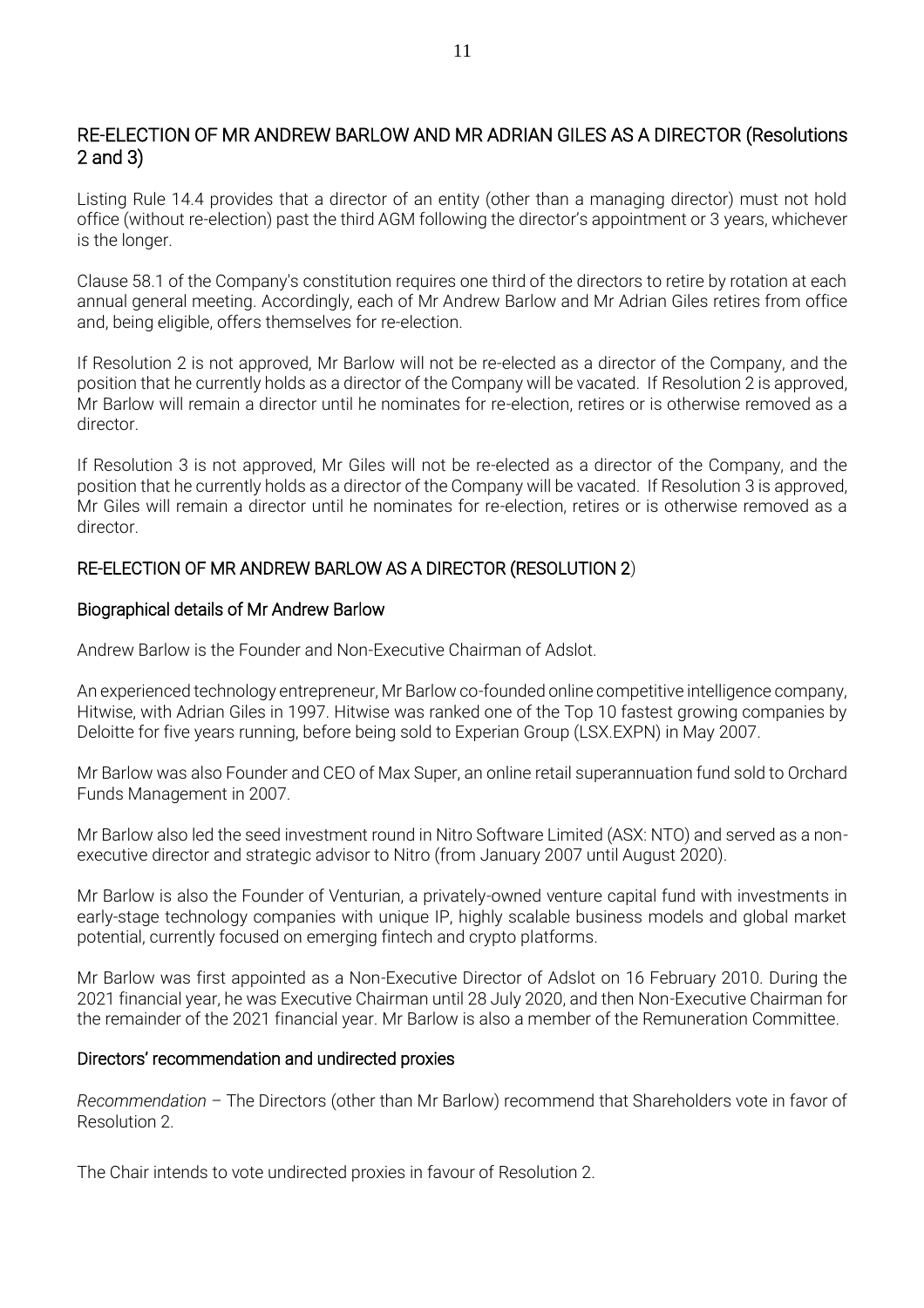## RE-ELECTION OF MR ADRIAN GILES AS A DIRECTOR (RESOLUTION 3)

## Biographical details of Mr Adrian Giles

Adrian Giles is an entrepreneur in the Internet and Information Technology industries. In 1997 Mr Giles co-founded Sinewave Interactive which pioneered the concept of marketing a website using search engines and was the first company in Australia to offer Search Engine Optimisation (SEO) as a service.

Mr Giles co-founded Hitwise which grew over 10 years to become one of the most recognised global internet measurement brands in the USA, UK, Australia, NZ, Hong Kong, and Singapore. Whilst positioning the company for a NASDAQ listing in early 2007 Hitwise was sold to Experian (LSX: EXPN) in one of Australia's most successful venture capital backed trade sales.

Mr Giles is also Chairman of Fortress Esports - an esports and video game entertainment company.

Mr Giles is Chair of the Remuneration Committee and a member of the Audit & Risk Committee.

## Directors' recommendation and undirected proxies

*Recommendation –* The Directors (other than Mr Giles) recommend that Shareholders vote in favor of Resolution 3.

The Chair intends to vote undirected proxies in favour of Resolution 3.

## RE-ELECTION OF MR TOM TRISCARI AS A DIRECTOR (Resolution 4)

Mr Tom Triscari was appointed as a Director by the Board in accordance with clause 57.1 of the Company's constitution on 9 August 2021. Clause 57.2 of the Company's constitution and Listing Rule 14.4 require that a director appointed by the Board pursuant to clause 57.1 (other than an executive Director who is the Managing Director) will hold office until the end of the next annual general meeting of the Company, at which time the Director may be re-elected by the Shareholders. Accordingly, Mr Triscari resigns from office and, being eligible, offers himself for re-election.

## Biographical details of Mr Tom Triscari

Tom Triscari is a leading expert in the programmatic adtech industry. He is the founder and CEO of Lemonade Projects, a programmatic innovation agency based in NYC running strategic projects and experiments at the intersection of economics, game theory, and principles of radical transparency. The underlying thesis of Tom's work is based on his methodology paper Programmatic Lemon Market Game published in May 2020.

Mr Triscari's programmatic experience began in 2007 developing addressable TV and data product requirements as a consultant for Project Canoe in New York, an initiative led by Comcast and Time Warner. He managed a multi-market team at Yahoo! Europe in Barcelona with responsibility for Right Media, the first programmatic exchange, and Criteo in London, Tom built and managed supply-side and data science teams and was CEO at Amsterdam-based Yieldr, a DSP platform. In 2015, Tom founded Labmatik, a programmatic transformation consultancy.

Mr Triscari has a B.A. in Economics from UCLA, an MBA from the University of Notre Dame, and hosts Quo Vadis — a leading industry newsletter.

Mr Triscari was appointed as a non-executive director on 9 August 2021.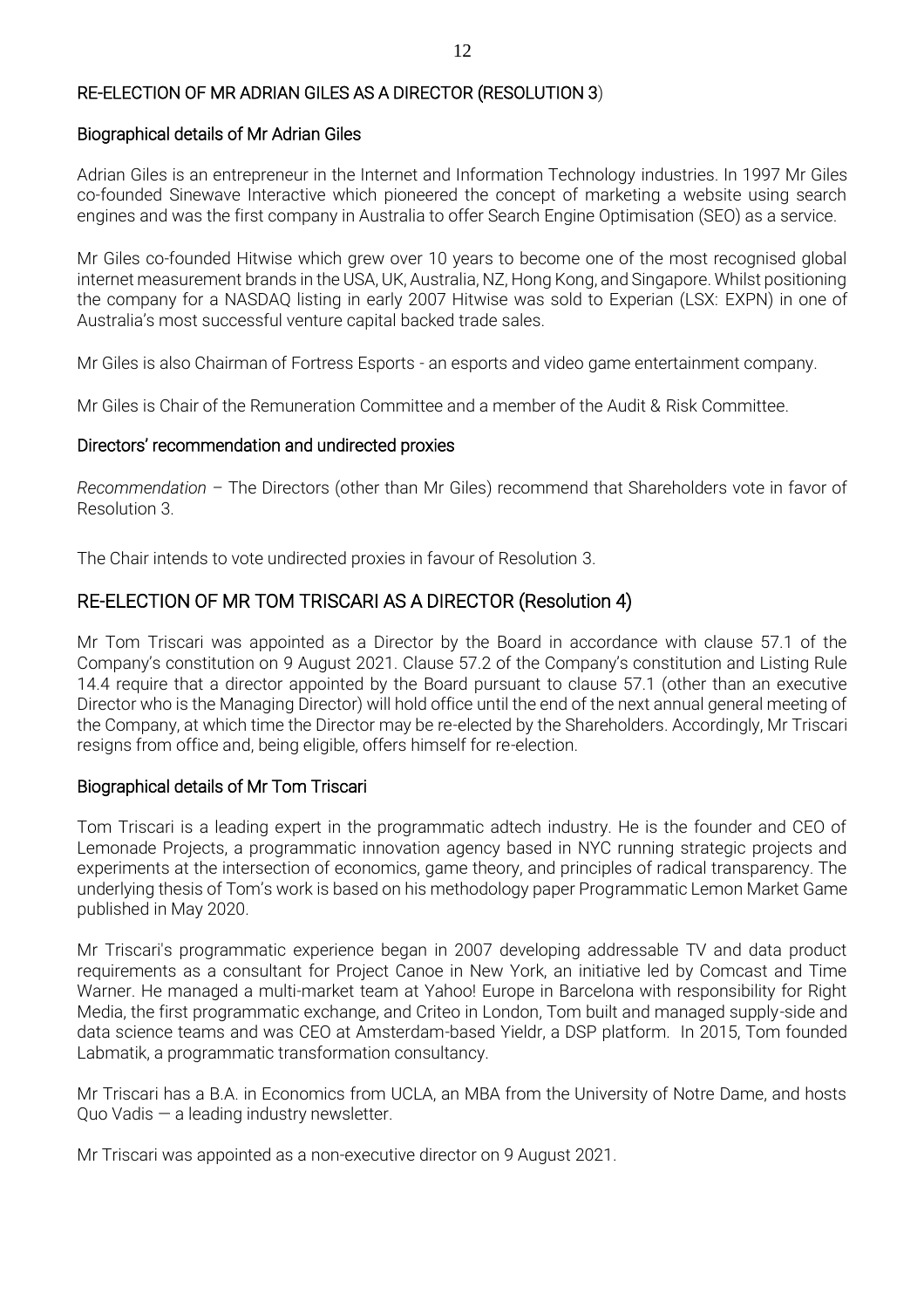## Directors' recommendation and undirected proxies

*Recommendation –* The Directors (other than Mr Triscari) recommend that Shareholders vote in favor of Resolution 4.

The Chair intends to vote undirected proxies in favour of Resolution 4.

## INCREASE THE NON-EXECUTIVE DIRECTORS' FEE CAP (Resolution 5)

Under clause 61.1 of Adslot's constitution and in accordance with Listing Rule 10.17, the maximum aggregate annual fees that may be paid to non-executive directors (the Fee Cap) is fixed by ordinary resolution of a general meeting of shareholders of the Company.

The current Fee Cap is \$350,000. The Fee Cap does not apply to executive director remuneration.

The Board is asking Shareholders to increase the Fee Cap that may be paid to non-executive directors by \$250,000, from \$350,000 to \$600,000.

The total fees paid to Adslot's non-executive directors in FY21 was \$187,500. However, the number of Adslot's non-executive directors has increased from four to five in August 2021, following the appointment of Mr Tom Triscari as a non-executive director, based in the USA. This change is expected to result in an increase of around \$70,000 in fees, on an annualised basis. The proposed new maximum amount takes into account this change, and includes a fee buffer of around \$280,000.

The proposed new Fee Cap would:

- enable Adslot to continue to attract and retain high calibre directors in a competitive market for talent across the global technology sector;
- allow for flexibility to adjust the geographic composition of the Board to increase the number of non-executive directors based in the US and/or the UK/Europe; and
- enable the Board to fairly remunerate non-executive directors where, from time to time, there are significant additional non-routine workloads for some or all directors resulting in increased time commitments and responsibility.

Increasing the Fee Cap will not necessarily mean that non-executive directors will receive a fee increase or that the whole of the new Fee Cap will be used.

If shareholder approval is not obtained for this resolution, this will restrict the Company's ability to attract, secure and retain non-executive directors (particularly ones based outside Australia) who have the mix and range of skills and experience that would otherwise enhance the effectiveness of the Board and the performance of the Company.

As required by ASX Listing Rule 10.17, Adslot confirms that in the three years before the date of this Notice of Meeting, the following securities shown in the table below were issued to non-executive directors under ASX Listing Rule 10.11 or 10.14 with the approval of Shareholders:

| Andrew Dyer: |             |           |                            |                       |                  |
|--------------|-------------|-----------|----------------------------|-----------------------|------------------|
| Grant Date   | Expiry Date |           | No. Options Exercise Price | <b>Options Vested</b> | Exercised        |
| 28 May 2018  | 27 May 2022 | 4,000,000 | S0.036                     | 4,000,000             | $\sim$           |
| 17 Dec 2020  | 16 Dec 2024 | 2,500,000 | \$0.043                    | 1,250,000             | $\sim$ 100 $\mu$ |
|              |             | 6,500,000 |                            |                       |                  |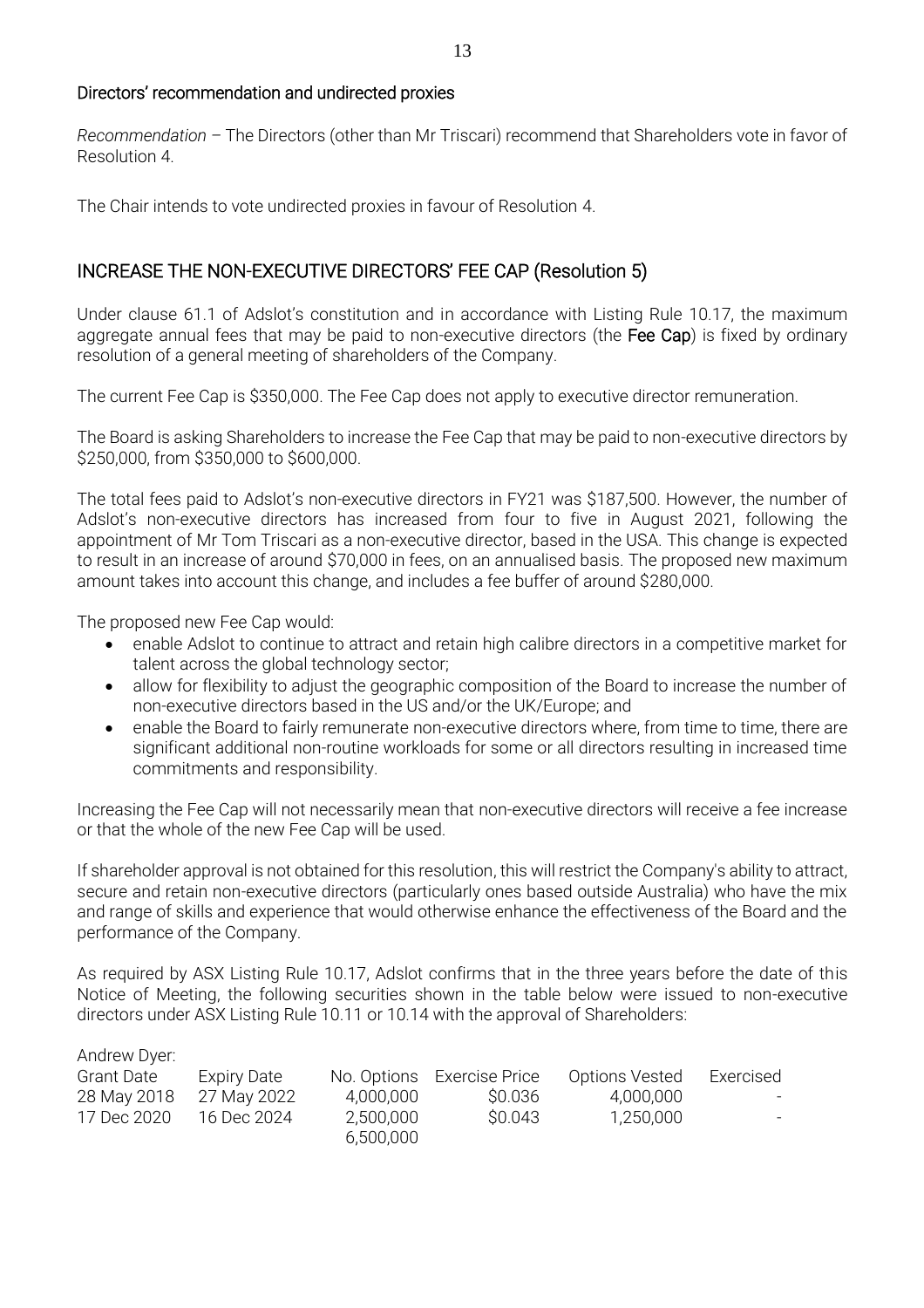It is also noted that a change to the constitution was approved by shareholders at the 2020 annual general meeting held in January 2021, where it was agreed that the Fee Cap does not include the value of any securities received by a non-executive director.

## Directors' recommendation and undirected proxies

*Recommendation –* Given the interest in this matter of each non-executive director, the Board does not consider it appropriate to make a recommendation on this item.

The Chair intends to vote undirected proxies in favour of Resolution 5.

## GRANT OF OPTIONS TO MR ANDREW DYER (Resolution 6)

## GENERAL

The Company intends, subject to obtaining Shareholder approval, to grant a total of 2,500,000 Options to Director Mr Andrew Dyer, or to his nominee, as set out below.

## BACKGROUND

Mr Dyer was appointed as a Director of the Company on 28 May 2018 and is currently on the Audit & Risk Committee and the Remuneration Committee. In conjunction with his appointment as Director, Mr Dyer was granted 4,000,000 options. Mr Dyer was granted an additional 2,500,000 options in December 2020, which was approved by Shareholders at the annual general meeting held on 28 January 2021. Since his appointment, Mr Dyer has waived his director fees.

The proposed issue of further options to Mr Dyer will further align his interests with Shareholders. Moreover, because the exercise price for these options will be set at a 45% premium to the recent trading price for the Shares, Mr Dyer will not receive any benefit from the options until the trading price for the Shares has increased significantly.

The terms of the proposed grant of Options (subject to Shareholders' approval) are set out in Annexure A of this Notice.

## CHAPTER 2E OF THE CORPORATIONS ACT

For a public company, or an entity that the public company controls, to give a financial benefit to a related party of the public company, the public company or entity must:

- (a) obtain the approval of the public company's members in the manner set out in sections 217 to 227 of the Corporations Act; and
- **(b)** give the benefit within 15 months following such approval,

unless the giving of the financial benefit falls within an exception set out in sections 210 to 216 of the Corporations Act.

The grant of Options to Mr Dyer constitutes giving a financial benefit. Mr Dyer is a related party of the Company by virtue of being a Director.

The Board (other than Mr Dyer) considers that Shareholder approval pursuant to Chapter 2E of the Corporations Act is not required in respect of the grant of Options because the agreement to grant the Options is considered reasonable remuneration in the circumstances.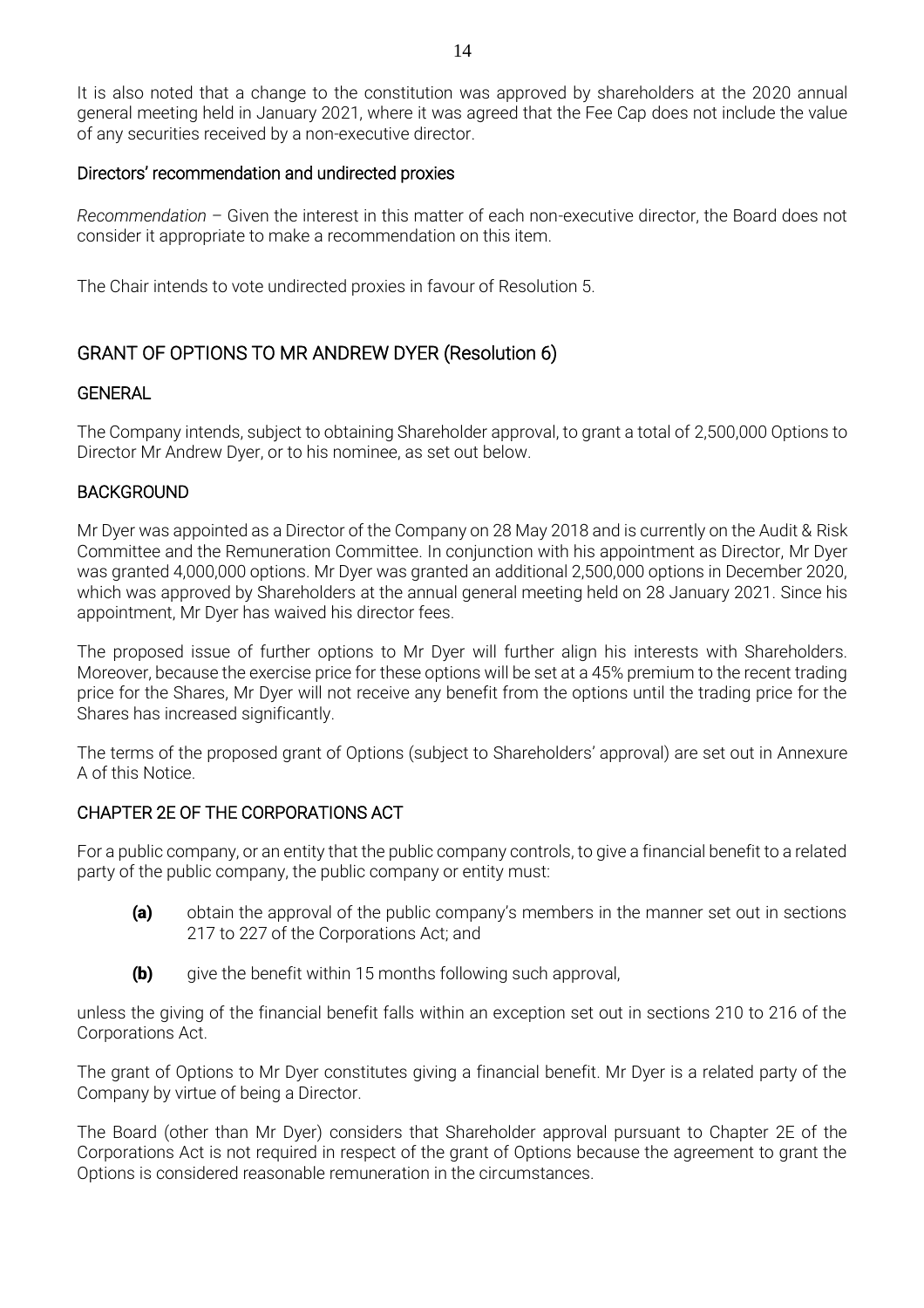## LISTING RULE 10.11

Listing Rule 10.11 provides that the Company must not issue or agree to issue equity securities to a related party (which includes a Director) without the approval of Shareholders (unless an exception applies). The following information is provided to Shareholders in considering Resolution 6:

- If Resolution 6 is approved, the Company will issue 2,500,000 Options to Mr Dyer no later than one month after the Meeting.
- These Options will not be granted under the Option Plan, although they will be subject to the same terms and conditions as are set out in most of the Option Plan, and the additional terms and conditions set out in Annexure A of this Notice.
- No funds will be raised by the issue of the Options (as no price is payable for the issue of the Options), as they are being issued for the purpose of remunerating Mr Dyer.

If Resolution 6 is not approved, the Company will not be able to issue the Options to Mr Dyer and will consider other forms of remuneration appropriate for him.

| Options previously issued to<br>Mr Andrew Dyer                                         | $4,000,000 - 28$ May 2018<br>$2,500,000 - 17$ Dec 2020                                                                                                               |  |  |
|----------------------------------------------------------------------------------------|----------------------------------------------------------------------------------------------------------------------------------------------------------------------|--|--|
| Mr Dyer's current total<br>remuneration package                                        | Nil - noting that Mr Dyer was previously issued<br>4,000,000 and 2,500,000 options (valued in the<br>remuneration report at \$55,203 and \$58,743)<br>respectively). |  |  |
| Maximum number of Options<br>that may be granted pursuant<br>to the approval requested | 2,500,000 Options                                                                                                                                                    |  |  |

#### Directors' recommendation and undirected proxies

*Recommendation -* The Board (other than Mr Andrew Dyer, who has a material personal interest in the outcome of Resolution 6) recommends that Shareholders vote in favour of Resolution 6.

The Chair intends to vote all undirected proxies in favour of Resolution 6.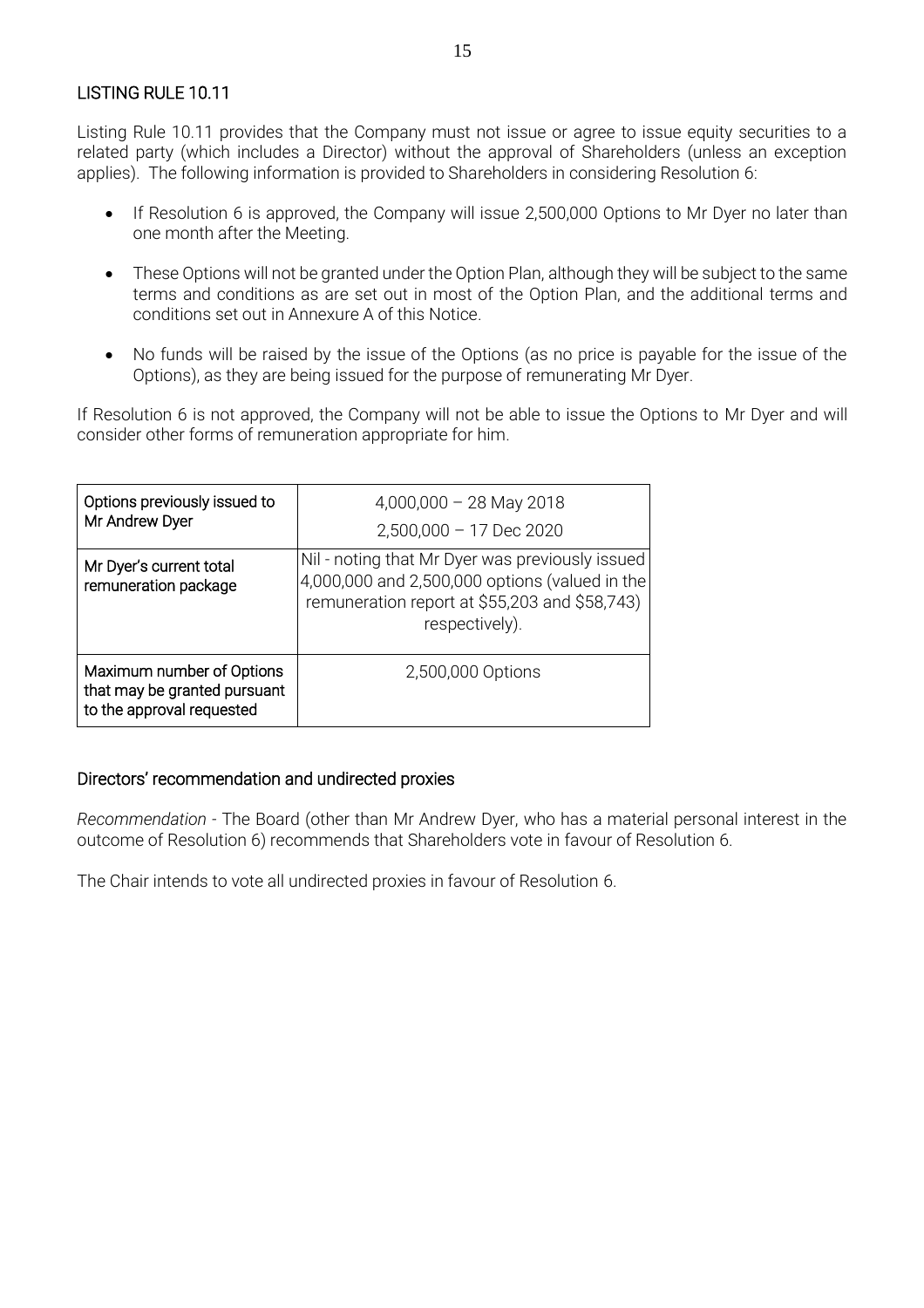## APPROVAL OF 10% PLACEMENT FACILITY (Resolution 7)

The Company raised funds in the 2021 financial year to provide additional working capital for product development and sales resourcing, as well as to support the deployment of its products to new markets.

To further grow the business and achieve its strategic aims, the Company may also seek to issue further capital to (among other things) secure further strategic investment from suitable investors.

The capital available under the 10% Placement Facility could be used to pursue such opportunities, and also provides the Company with more flexibility to raise further working capital. In particular, the ability of the Company to issue Shares under the 10% Placement Facility will enable the Company to issue Shares in circumstances where it might otherwise be subject to the cost, delay and uncertainty of having to go back to the Shareholders for approval. The additional flexibility and speed to conduct capital raising will better position the Company to pursue its interests in the prevailing market conditions.

While the Company has no current intention to use the 10% Placement Facility, the Company is now seeking Shareholder approval by way of a special resolution to have the ability to issue Equity Securities under the 10% Placement Facility, should the need to do so arise.

## Description of Listing Rule 7.1A

Listing Rule 7.1A enables eligible entities to seek approval of Shareholders by special resolution to have the capacity to issue Equity Securities (as defined below) equal to up to 10% of their issued share capital through placements over 12 months after the annual general meeting (10% Placement Facility). The 10% Placement Facility is in addition to the Company's 15% placement capacity under Listing Rule 7.1.

An eligible entity for the purposes of Listing Rule 7.1A is an entity that is not included in the S&P/ASX 300 Index and has a market capitalisation (based on its main class of securities on issue) of \$300 million or less. The Company is an eligible entity as it is not included in the S&P/ASX 300 Index and had a market capitalisation at the close of business on 11 October 2021 of \$57.47 million based on a share price of \$0.029.

The exact number of Equity Securities to be issued under the 10% Placement Facility will be determined in accordance with the formula prescribed in Listing Rule 7.1A.2.

An Equity Security is a share, a unit in a trust, a right to a share or unit in a trust or option, an option over an issued or unissued security, a convertible security, or, any security that ASX decides to classify as an equity security.

The ability to issue Equity Securities under the 10% Placement Facility is subject to Shareholder approval by special resolution at an annual general meeting.

Any Equity Securities issued under the 10% Placement Facility must be in the same class as an existing quoted class of Equity Securities of the Company. The Company, as at the date of the Notice, has on issue two classes of Equity Securities, Shares and options, but can only issue Shares under Listing Rule 7.1A.

Listing Rule 7.1A.2 provides that eligible entities which have obtained Shareholder approval at an annual general meeting may issue or agree to issue, during the 12 months after the date of the annual general meeting, a number of Equity Securities calculated in accordance with the following formula:

## $(A \times D) - E$

A is the number of shares on issue 12 months before the date of issue or agreement: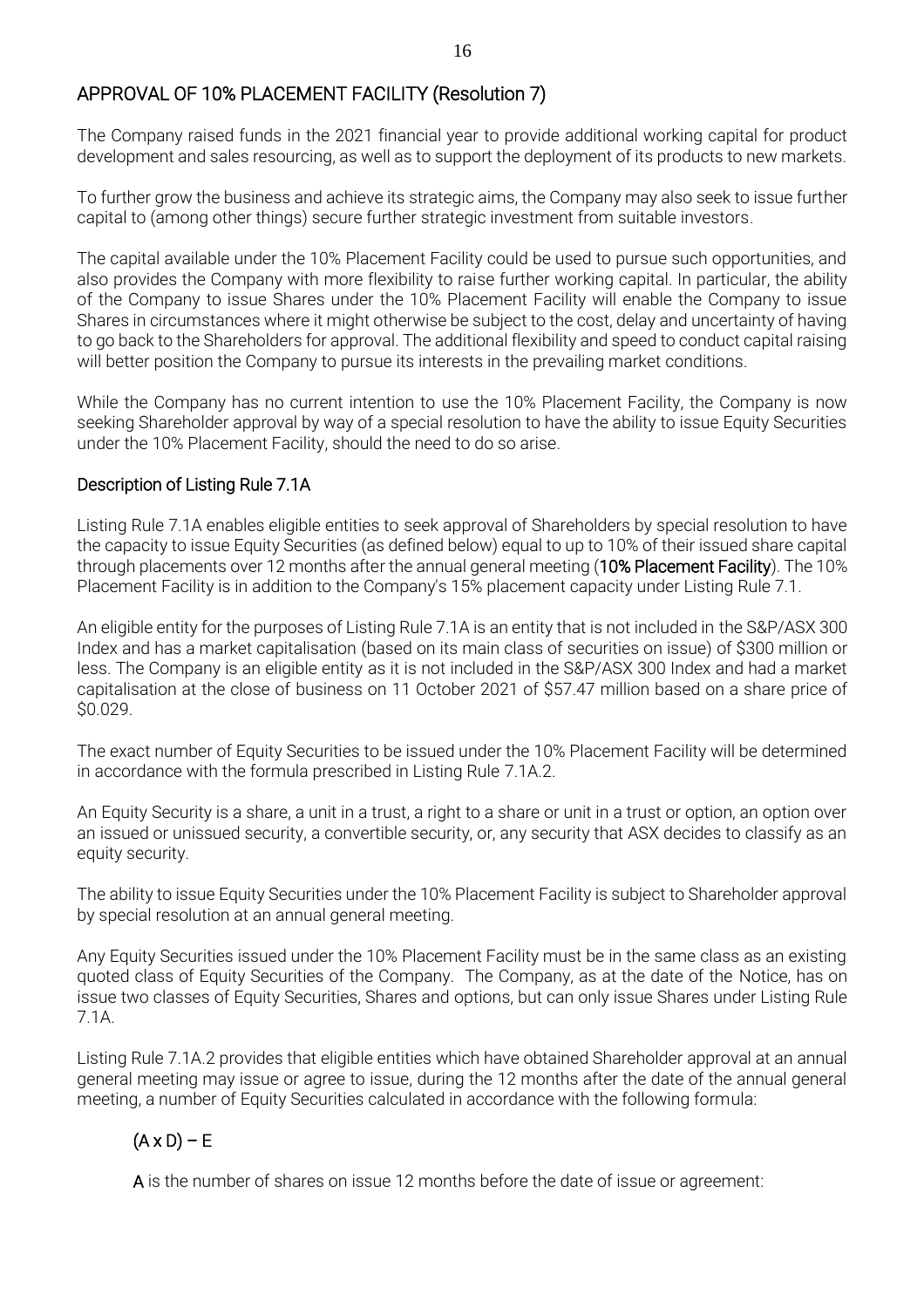- (a) plus the number of fully paid shares issued in the previous 12 months under an exception in Listing Rule 7.2 other than exception 9, 16 or 17;
- **(b)** plus the number of fully paid shares issued in the previous 12 months on the conversion of convertible securities within Listing Rule 7.2 exception 9 where:
	- (i) the convertible securities were issued or agreed to be issued before the commencement of the 12 month period; or
	- (ii) the issue of, or agreement to issue, the convertible securities was approved, or taken under the Listing Rules to have been approved, under Listing Rule 7.1 or 7.4;
- (c) plus the number of fully paid shares issued in the previous 12 months under an agreement to issue shares within Listing Rule 7.2 exception 16 where:
	- (i) the agreement was entered into before the commencement of the 12 month period; or
	- (ii) the agreement or issue was approved, or taken under the Listing Rules to be have been approved, under Listing Rule 7.1 or 7.4;
- (d) plus the number of partly paid shares that became fully paid in the previous 12 months;
- (e) plus the number of any other fully paid shares issued in the previous 12 months with approval of holders of shares under Listing Rule 7.1 or 7.4. This does not include an issue of fully paid shares under the entity's 15% placement capacity without shareholder approval;
- $(f)$  less the number of fully paid shares cancelled in the previous 12 months.

Note that A is has the same meaning in Listing Rule 7.1 when calculating an entity's 15% placement capacity.

D is 10%

E is the number of Equity Securities issued or agreed to be issued under Listing Rule 7.1A.2 in the 12 months before the date of the issue or agreement where the issue or agreement has not been subsequently approved by the shareholders under Listing Rule 7.4.

The ability of an entity to issue Equity Securities under Listing Rule 7.1A is in addition to the entity's 15% placement capacity under Listing Rule 7.1.

At the date of this Notice, the Company has on issue 1,982,006,270 Shares and has a capacity to issue subject to the Shareholder approval being sought under Resolution 7, 198,200,627 Equity Securities under Listing Rule 7.1A.

The actual number of Equity Securities that the Company will have capacity to issue under Listing Rule 7.1A will be calculated at the date of issue of the Equity Securities in accordance with the formula prescribed in Listing Rule 7.1A.2.

The issue price of Equity Securities issued under Listing Rule 7.1A must be for a cash consideration per Equity Security which is not less than 75% of the *volume weighted average market price* (as defined in the Listing Rules) of Equity Securities in the same class calculated over the 15 Trading Days on which trades in that class were recorded immediately before: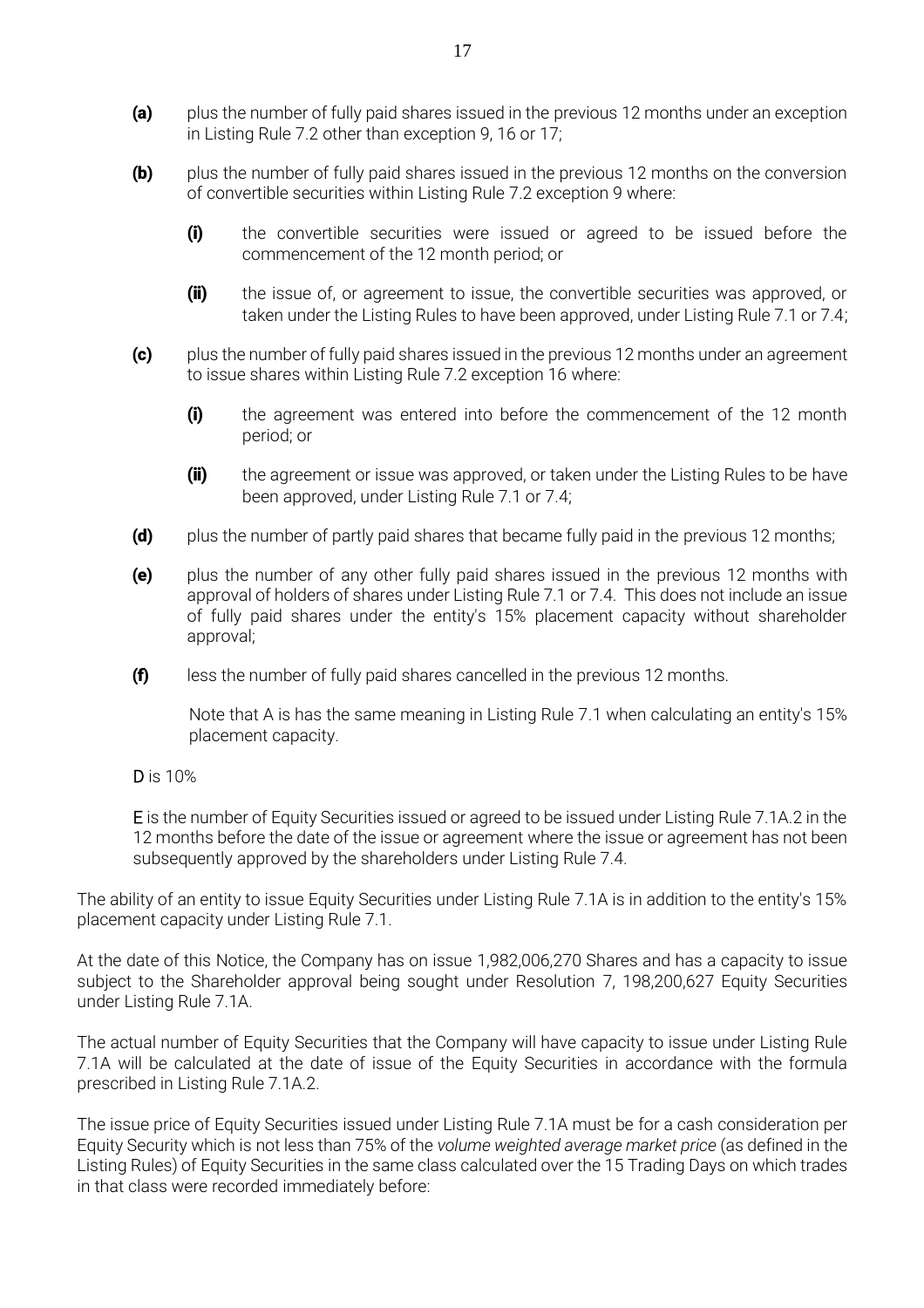- (a) the date on which the price at which the Equity Securities are to be issued is agreed; or
- (a) if the Equity Securities are not issued within 10 Trading Days of the date in paragraph (a) above, the date on which the Equity Securities are issued,

## (Minimum Issue Price).

Shareholder approval of the 10% Placement Facility under Listing Rule 7.1A is valid from the date of the annual general meeting at which the approval is obtained and expires on the first to occur of:

- (a) the date that is 12 months after the date of the annual general meeting at which the approval is obtained;
- **(b)** the time and date of the next annual general meeting; or
- (c) the time and date of the approval by shareholders of a transaction under Listing Rules 11.1.2 (a significant change to the nature or scale of activities) or 11.2 (disposal of main undertaking), or such longer period if allowed by ASX,

## (10% Placement Period).

The effect of Resolution 7 will be to allow the Directors to issue the Equity Securities under Listing Rule 7.1A during the 10% Placement Period in addition to the Company's 15% placement capacity under Listing Rule 7.1.

Resolution 7 is a special resolution and therefore requires approval of 75% of the votes cast by Shareholders present and eligible to vote (in person, by proxy, by attorney or, in the case of a corporate Shareholder, by a corporate representative).

The Company will comply with the disclosure obligations under Listing Rules 7.1A(4) and 3.10.5A on issue of any Shares.

#### Listing Rule 7.3A

Under and in accordance with Listing Rule 7.3A, the following information is provided in relation to the approval of the 10% Placement Facility:

- (a) The Equity Securities will be issued at an issue price of not less than the Minimum Issue Price.
- **(b)** If Resolution 7 is approved by Shareholders and the Company issues Equity Securities under the 10% Placement Facility, the existing Shareholders' voting power in the Company will be diluted as shown in the below table. There is a risk that:
	- (i) the market price for Equity Securities may be significantly lower on the date of the issue of the Equity Securities than on the date of the Meeting on 23 November 2021; and
	- (ii) the Equity Securities may be issued at a price that is at a discount to the market price for the Equity Securities on the issue date,

which may have an effect on the amount of funds raised by the issue of the Equity Securities.

The table below shows the dilution of existing Shareholders on the basis of the current market price of Shares and the current number of ordinary securities for variable "A" calculated in accordance with the formula in Listing Rule 7.1A(2) as at the date of this Notice.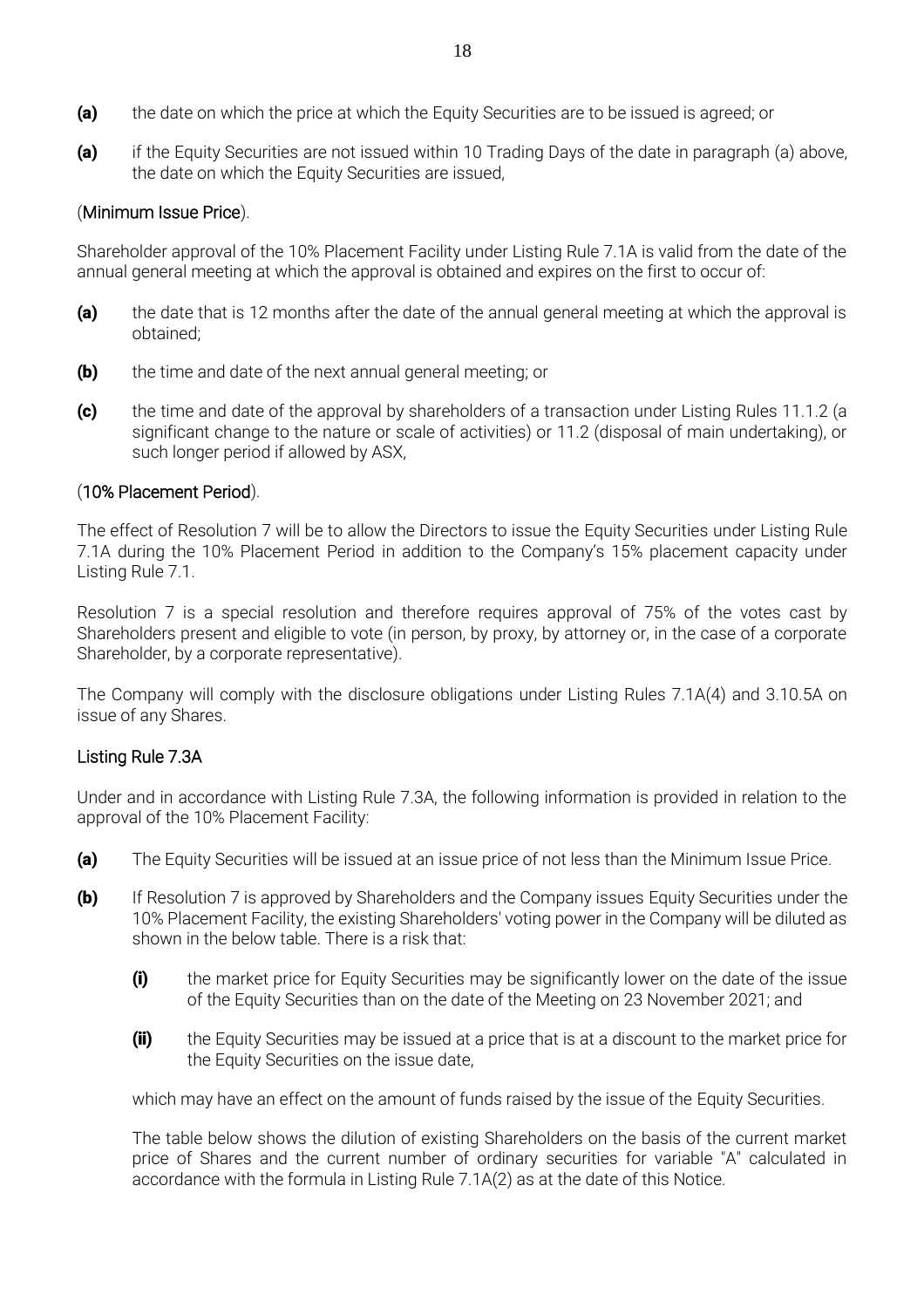The table also shows:

- (i) two examples where variable "A" has increased, by 50% and 100%. Variable "A" is based on the number of ordinary securities the Company has on issue. The number of ordinary securities on issue may increase as a result of issues of ordinary securities that do not require Shareholder approval (for example, a pro rata entitlements issue or scrip issued under a takeover offer) or future specific placements under Listing Rule 7.1 that are approved at a future Shareholders' meeting; and
- (ii) two examples of where the issue price of ordinary securities has decreased by 50% and increased by 100% as against the current market price.

| Variable "A" in ASX                      |                        | Dilution                                  |                        |                                         |  |  |
|------------------------------------------|------------------------|-------------------------------------------|------------------------|-----------------------------------------|--|--|
| Listing Rule 7.1A.2                      |                        | \$0.0145                                  | \$0.0290               | \$0.0580                                |  |  |
|                                          |                        | 50% decrease in<br>assumed Issue<br>Price | Assumed Issue<br>Price | 100% increase in<br>assumed Issue Price |  |  |
| Current variable "A"                     | 10% voting<br>dilution | 198,200,627 Shares                        | 198,200,627 Shares     | 198,200,627 Shares                      |  |  |
| 1,982,006,270                            | Funds<br>raised        | \$2,873,909                               | \$5,747,818            | \$11,495,636                            |  |  |
| 50% increase in<br>current variable "A"  | 10% voting<br>dilution | 297,300,941 Shares                        | 297,300,941 Shares     | 297,300,941 Shares                      |  |  |
| 2,973,009,405                            | <b>Funds</b><br>raised | \$4,310,864                               | \$8,621,727            | \$17,243,455                            |  |  |
| 100% increase in<br>current variable "A" | 10% voting<br>dilution | 396,401,254 Shares                        | 396,401,254 Shares     | 396,401,254 Shares                      |  |  |
| 3,964,012,540                            | Funds<br>raised        | \$5,747,818                               | \$11,495,636           | \$22,991,273                            |  |  |

The table has been prepared on the following assumptions:

(i) The Company issues the maximum number of Equity Securities available under the 10% Placement Facility.

- (ii) No Options are exercised into Shares before the date of the issue of the Equity Securities.
- (iii) The 10% voting dilution reflects the aggregate percentage dilution against the issued Share capital at the time of issue. This is why the voting dilution is shown in each example as 10%.
- (iv) The table does not show an example of dilution that may be caused to a particular Shareholder by reason of placements under the 10% Placement Facility, based on that Shareholder's holding at the date of the Meeting.
- (v) The table shows only the effect of issues of Equity Securities under Listing Rule 7.1A, not under the 15% placement capacity under Listing Rule 7.1.
- (vi) The issue of Equity Securities under the 10% Placement Facility consists only of Shares.
- (vii) At the date of this Notice, there are currently 1,982,006,270 Shares on issue.
- (viii) The issue price is \$0.029, being the closing price of the Shares on 11 October 2021.
- (c) The Company will only issue and allot the Equity Securities during the 10% Placement Period.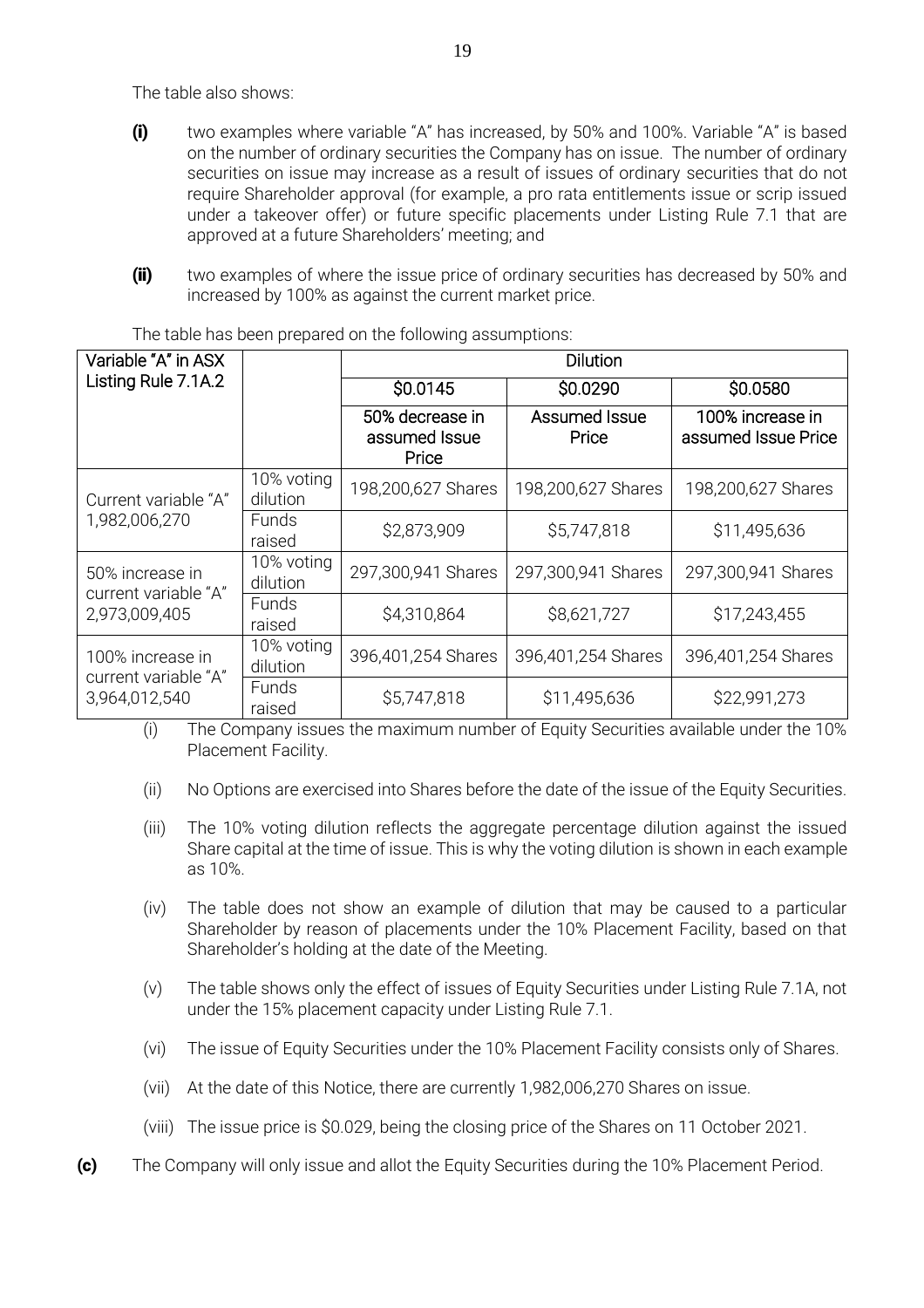- (d) The Company can only issue the Equity Securities for cash consideration. In such circumstances, the Company intends to use the funds raised towards acquisitions of new businesses or investments (including expenses associated with such acquisition), expanding or accelerating the Company's businesses and general working capital.
- (e) The Company's allocation policy is dependent on the prevailing market conditions at the time of any proposed issue under the 10% Placement Facility. The identity of the allottees of Shares will be determined on a case by case basis having regard to the factors including but not limited to the following:
	- (i) the methods of raising funds that are available to the Company, including but not limited to, rights issue or other issue in which Shareholders can participate;
	- (ii) the effect of the issue of the Shares on the control of the Company;
	- (iii) the financial situation and solvency of the Company; and
	- **(iv)** advice from corporate, financial and broking advisers (if applicable).
- (f) The allottees under the 10% Placement Facility have not been determined as at the date of this Notice but may include existing Shareholders and/or new Shareholders who are not related parties or associates of a related party of the Company.
- (g) The Company previously obtained approval from its Shareholders pursuant to Listing Rule 7.1A at its annual general meeting held on 28 January 2021 (Previous Approval).
- **(h)** The Company has not issued any Equity Securities pursuant to the Previous Approval.
- (i) At the date of the Notice, the Company has not approached any particular existing Shareholder or security holder or an identifiable class of existing security holder to participate in the issue of the Shares. No existing Shareholder's votes will therefore be excluded under a voting exclusion in the Notice.

#### Directors' recommendation and undirected proxies

*Recommendation –* The Board recommends that Shareholders vote in favour of Resolution 7.

The Chair intends to vote all undirected proxies in favour of Resolution 7.

Dated: 18 October 2021

By Order of the Board Felicity Conlan Company Secretary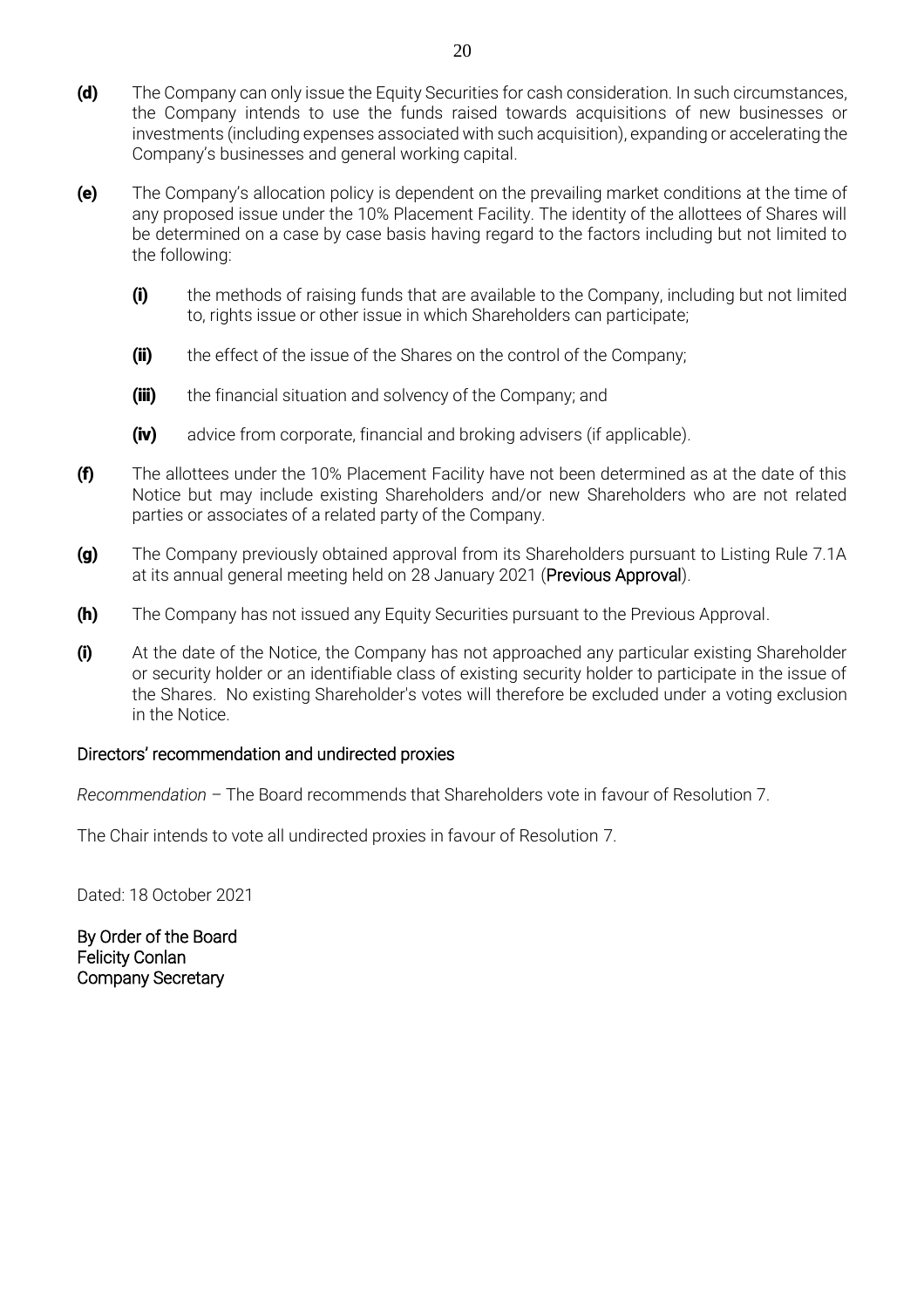## **GLOSSARY**

In this Explanatory Statement the following terms have the following meanings unless the context otherwise requires:

| <b>AEDT</b>                          | Australian Eastern Daylight Time (or Standard Time, as the case<br>may be).                                                                                                                                                                                                                               |
|--------------------------------------|-----------------------------------------------------------------------------------------------------------------------------------------------------------------------------------------------------------------------------------------------------------------------------------------------------------|
| <b>AGM</b>                           | an annual general meeting of the Company.                                                                                                                                                                                                                                                                 |
| <b>Annual Report</b>                 | the Directors' Report, the Financial Report and Auditor's Report in<br>respect to the financial year ended 30 June 2021.                                                                                                                                                                                  |
| <b>ASX</b>                           | ASX Limited.                                                                                                                                                                                                                                                                                              |
| Auditor's Report                     | the auditor's report on the Financial Report.                                                                                                                                                                                                                                                             |
| <b>Board</b>                         | the board of Directors of the Company.                                                                                                                                                                                                                                                                    |
| Chair                                | Chairperson of the Meeting.                                                                                                                                                                                                                                                                               |
| Chairman                             | Chairman of the Company.                                                                                                                                                                                                                                                                                  |
| Company or Adslot                    | Adslot Ltd ACN 001 287 510.                                                                                                                                                                                                                                                                               |
| <b>Corporations Act</b>              | Corporations Act 2001 (Cth).                                                                                                                                                                                                                                                                              |
| <b>Director</b>                      | a director of the Company.                                                                                                                                                                                                                                                                                |
| Director's Report                    | the annual directors report prepared under Chapter 2M of the<br>Corporations Act for the Company and its controlled entities.                                                                                                                                                                             |
| <b>Equity Securities</b>             | has the meaning given in Chapter 19 of the Listing Rules.                                                                                                                                                                                                                                                 |
| <b>Explanatory Statement</b>         | the Explanatory Statement accompanying and forming part of the<br>Notice.                                                                                                                                                                                                                                 |
| <b>Financial Report</b>              | the annual financial report prepared under Chapter 2M of the<br>Corporations Act for the Company and its controlled entities.                                                                                                                                                                             |
| Key Management<br>Personnel          | has the meaning given to that term in the accounting standards and<br>broadly includes those persons having authority and responsibility<br>for planning, directing and controlling the activities of the Company,<br>directly or indirectly, including any Director (whether executive or<br>otherwise). |
| <b>Listing Rules</b>                 | the Official Listing Rules of ASX.                                                                                                                                                                                                                                                                        |
| Meeting or Annual General<br>Meeting | the annual general meeting of Shareholders (convened by the<br>Notice) to be held on 23 November 2021 at 11.00 am (AEDT).                                                                                                                                                                                 |
| Notice                               | the Notice of Meeting and the accompanying Explanatory<br>Statement.                                                                                                                                                                                                                                      |
| Option                               | an incentive option to subscribe for Shares, on the terms set out in<br>Annexure A of this Notice and the applicable terms of the Option<br>Plan                                                                                                                                                          |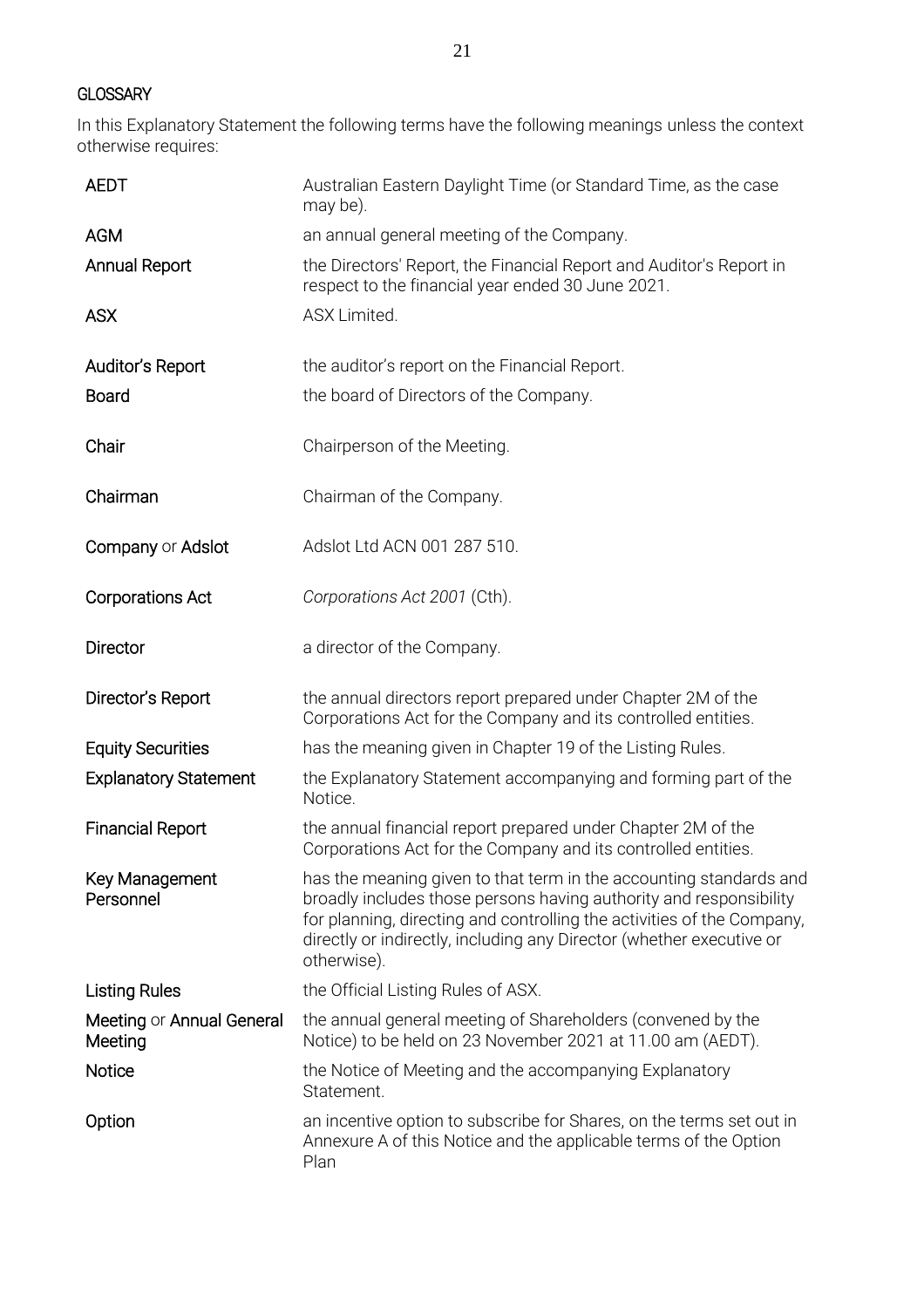| <b>Option Plan</b>         | the employee incentive scheme titled "Incentive Option Plan"<br>adopted by the Company |
|----------------------------|----------------------------------------------------------------------------------------|
| Proxy Form                 | the proxy form attached to the Notice.                                                 |
| <b>Remuneration Report</b> | the remuneration report of the Company contained in the Directors'<br>Report.          |
| Resolution                 | a resolution set out in the Notice.                                                    |
| Share                      | a fully paid ordinary share in the capital of the Company.                             |
| Shareholder                | a holder of at least one Share.                                                        |
| <b>Trading Days</b>        | has the meaning given in Chapter 19 of the Listing Rules.                              |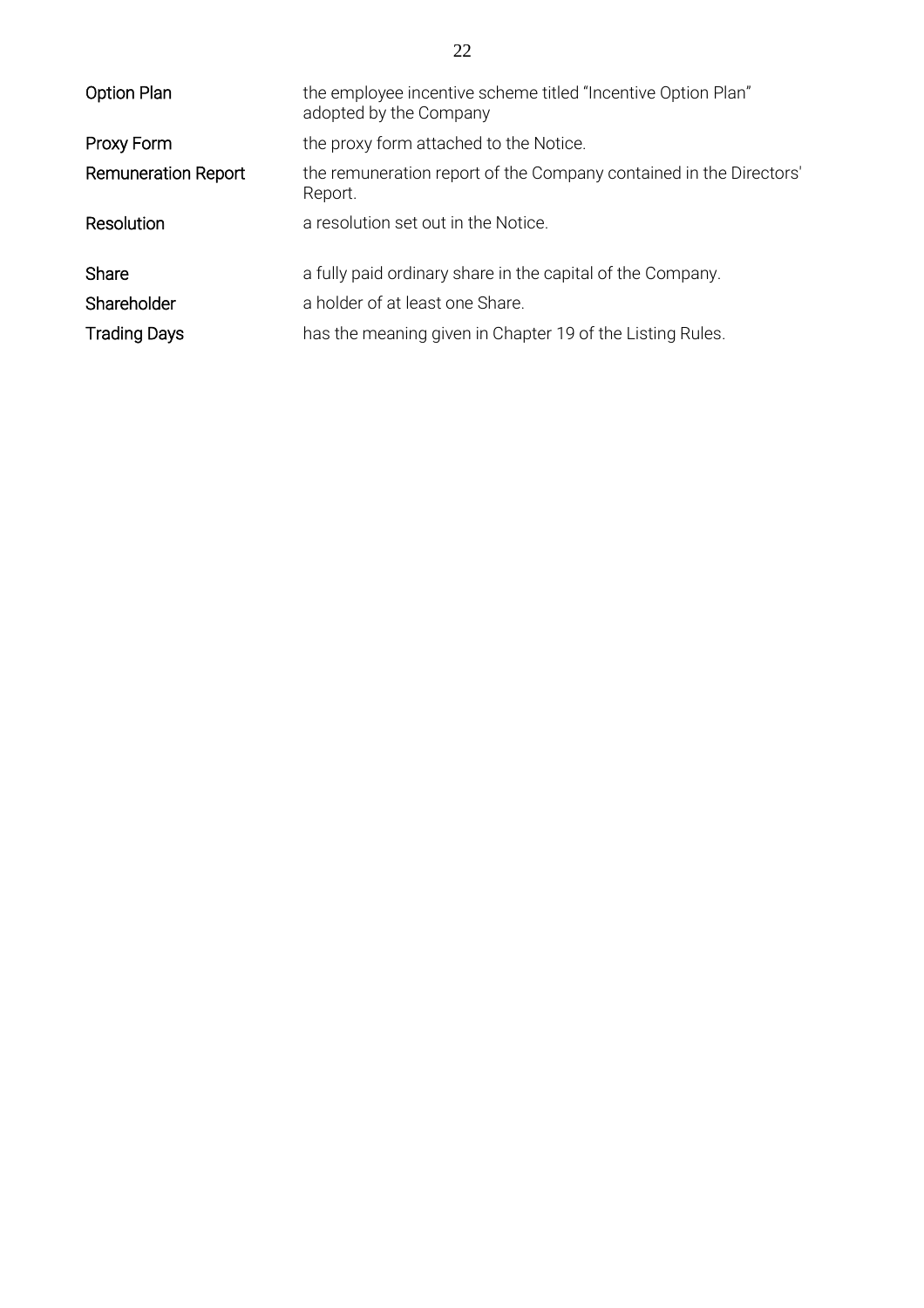The Options will be granted on the same terms that are set out in most of the Option Plan (although the Options will not be granted under the Option Plan) and subject to the following additional terms and conditions:

#### (a) Exercise Price

The amount payable upon exercise of each Option will be \$0.0040 (Exercise Price).

## (b) Expiry Date

Each Option will expire at 5:00 pm (AEDT) on or before 11 October 2025 (Expiry Date). An Option not validly exercised by the Expiry Date will automatically lapse on the Expiry Date.

#### (c) Exercise Period

An Option is exercisable on and from the date the Option vests on satisfaction or waiver of any vesting conditions in relation to that Option.

#### (d) Vesting Conditions

The Options will vest in two equal tranches as follows:

- (i) 50% of the Options will vest on the date that is six months after 12 October 2021 (Grant Date), which is the date on which the Company granted the Options (subject to obtaining shareholder approval); and
- (ii) the remaining Options will vest on the first anniversary of the Grant Date,

[in each case if Mr Dyer continues to be a Director on the relevant vesting date].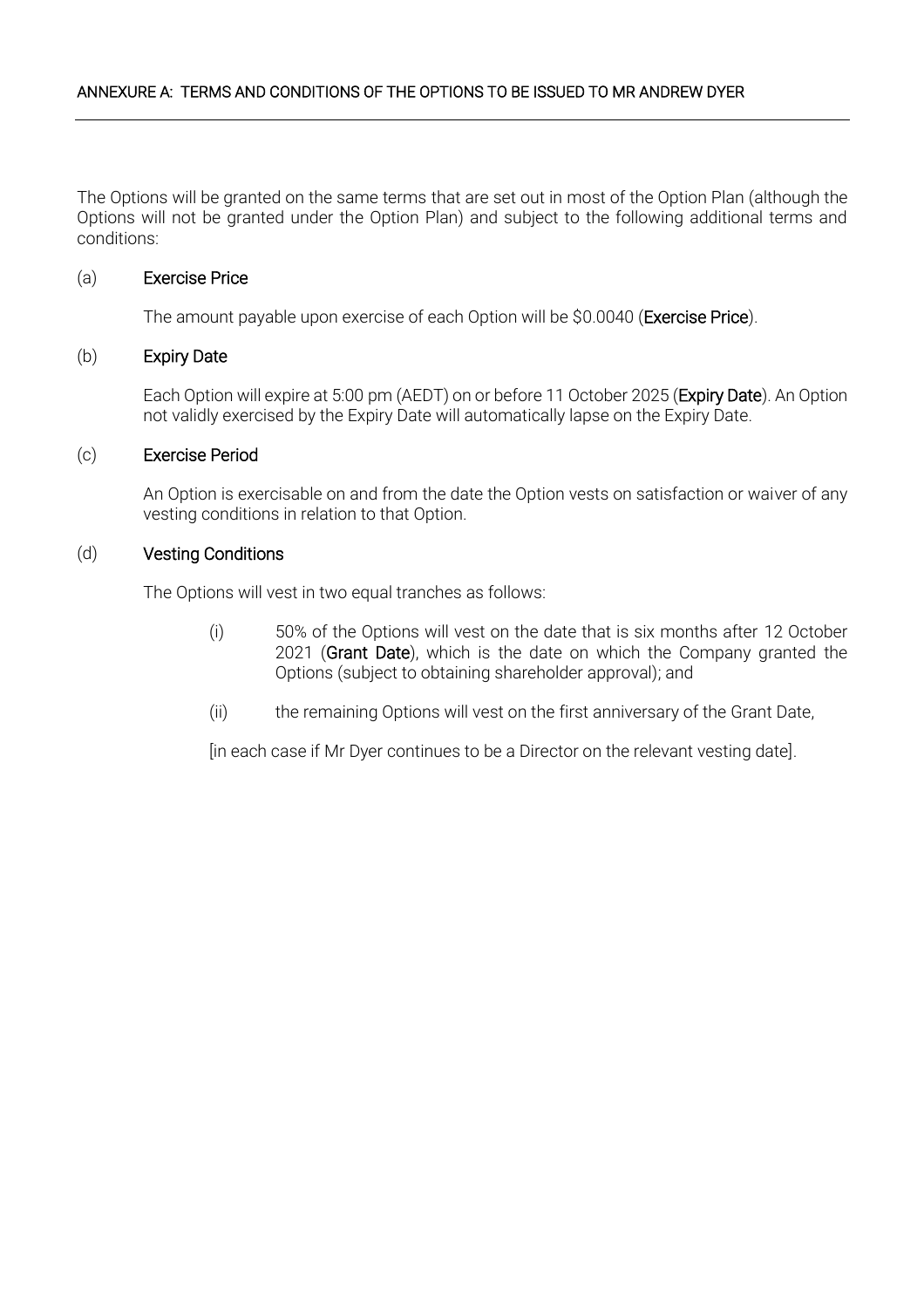

## **Need assistance?**



**Phone:** 1300 850 505 (within Australia) +61 3 9415 4000 (outside Australia)

**Online:** www.investorcentre.com/contact

ADS MR SAM SAMPLE FLAT 123 123 SAMPLE STREET THE SAMPLE HILL SAMPLE ESTATE SAMPLEVILLE VIC 3030

# **Adslot Ltd Annual General Meeting**

The Adslot Ltd Annual General Meeting will be held on Tuesday, 23 November 2021 at 11:00am (AEDT). You are encouraged to participate in the meeting using the following options:



## **MAKE YOUR VOTE COUNT**

To lodge a proxy, access the Notice of Meeting and other meeting documentation visit www.investorvote.com.au and use the below information:



**SRN/HIN: I9999999999 Control Number: 999999 PIN: 99999**

For Intermediary Online subscribers (custodians) go to www.intermediaryonline.com

For your proxy appointment to be effective it must be received by 11:00am (AEDT) on Sunday, 21 November 2021.



## **ATTENDING THE MEETING VIRTUALLY**

The Annual General Meeting will be hosted on the GoToWebinar platform: link tbc

To vote online during the meeting you will need to visit **web.lumiagm.com/340830861** For instructions refer to the online user guide www.computershare.com.au/onlinevotingguide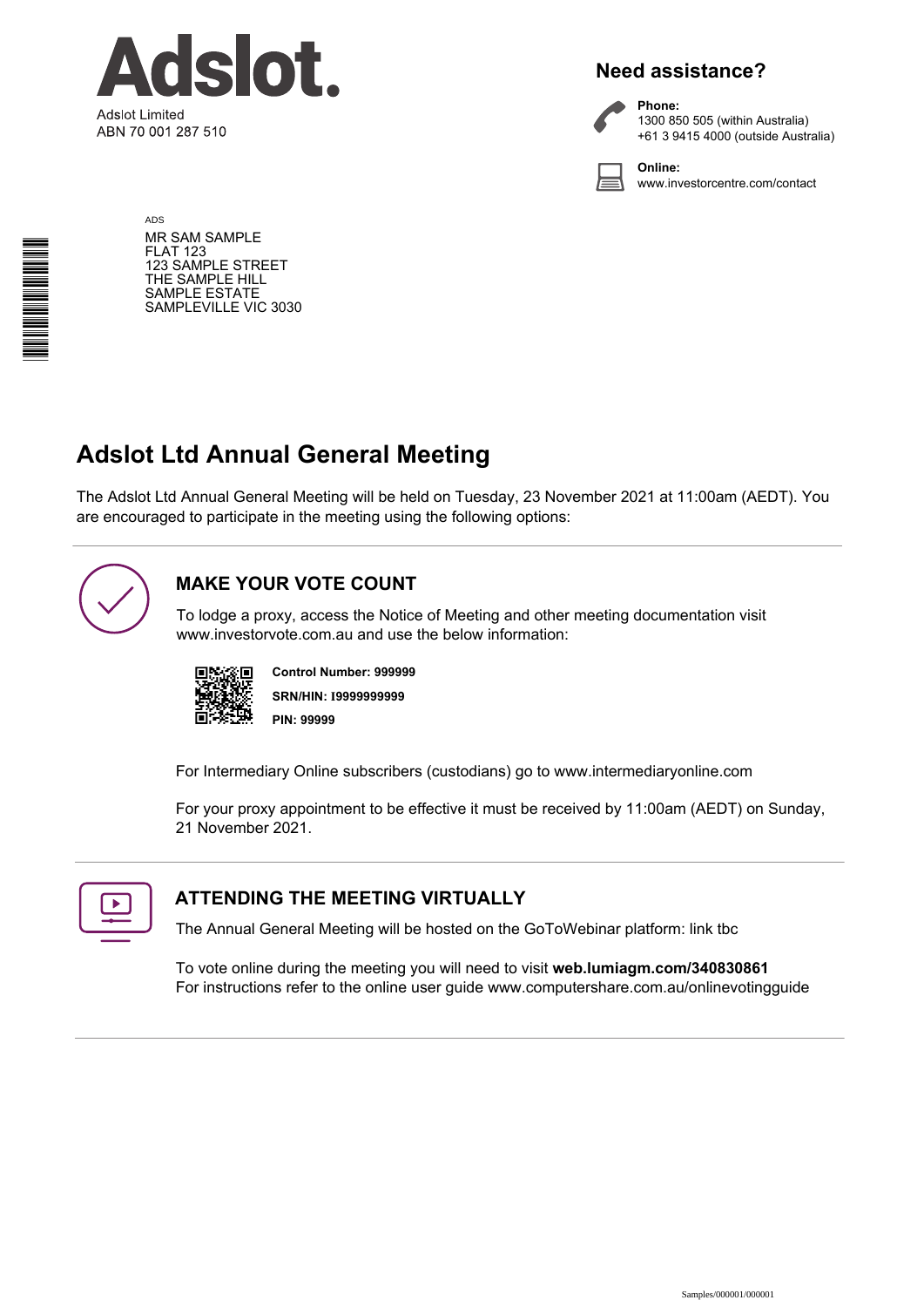

## **Need assistance?**

**Phone:**



1300 855 080 (within Australia) +61 3 9415 4000 (outside Australia)

**Online:** www.investorcentre.com/contact

MR SAM SAMPLE FLAT 123 123 SAMPLE STREET THE SAMPLE HILL SAMPLE ESTATE SAMPLEVILLE VIC 3030



## **YOUR VOTE IS IMPORTANT**

For your proxy appointment to be effective it must be received by **11:00am (AEDT) on Sunday, 21 November 2021.**

# **Proxy Form**

ADS

## **How to Vote on Items of Business Lodge your Proxy Form:**

All your securities will be voted in accordance with your directions.

#### **APPOINTMENT OF PROXY**

**Voting 100% of your holding:** Direct your proxy how to vote by marking one of the boxes opposite each item of business. If you do not mark a box your proxy may vote or abstain as they choose (to the extent permitted by law). If you mark more than one box on an item your vote will be invalid on that item.

**Voting a portion of your holding:** Indicate a portion of your voting rights by inserting the percentage or number of securities you wish to vote in the For, Against or Abstain box or boxes. The sum of the votes cast must not exceed your voting entitlement or 100%.

**Appointing a second proxy:** You are entitled to appoint up to two proxies to attend the meeting and vote on a poll. If you appoint two proxies you must specify the percentage of votes or number of securities for each proxy, otherwise each proxy may exercise half of the votes. When appointing a second proxy write both names and the percentage of votes or number of securities for each in Step 1 overleaf.

**A proxy need not be a securityholder of the Company.**

#### **SIGNING INSTRUCTIONS FOR POSTAL FORMS**

**Individual:** Where the holding is in one name, the securityholder must sign.

**Joint Holding:** Where the holding is in more than one name, all of the securityholders should sign.

**Power of Attorney:** If you have not already lodged the Power of Attorney with the registry, please attach a certified photocopy of the Power of Attorney to this form when you return it.

**Companies:** Where the company has a Sole Director who is also the Sole Company Secretary, this form must be signed by that person. If the company (pursuant to section 204A of the Corporations Act 2001) does not have a Company Secretary, a Sole Director can also sign alone. Otherwise this form must be signed by a Director jointly with either another Director or a Company Secretary. Please sign in the appropriate place to indicate the office held. Delete titles as applicable.

#### **PARTICIPATING IN THE MEETING**

#### **Corporate Representative**

If a representative of a corporate securityholder or proxy is to participate in the meeting you will need to provide the appropriate "Appointment of Corporate Representative". A form may be obtained from Computershare or online at www.investorcentre.com/au and select "Printable Forms".

**Online:**

Lodge your vote online at

www.investorvote.com.au using your secure access information or use your mobile device to scan the personalised QR code.

Your secure access information is



**SRN/HIN: I9999999999 Control Number: 999999 PIN: 99999**

**XX**

For Intermediary Online subscribers (custodians) go to www.intermediaryonline.com

**By Mail:**

Computershare Investor Services Pty Limited GPO Box 242 Melbourne VIC 3001 Australia

**By Fax:**

1800 783 447 within Australia or +61 3 9473 2555 outside Australia



**PLEASE NOTE:** For security reasons it is important that you keep your SRN/HIN confidential.